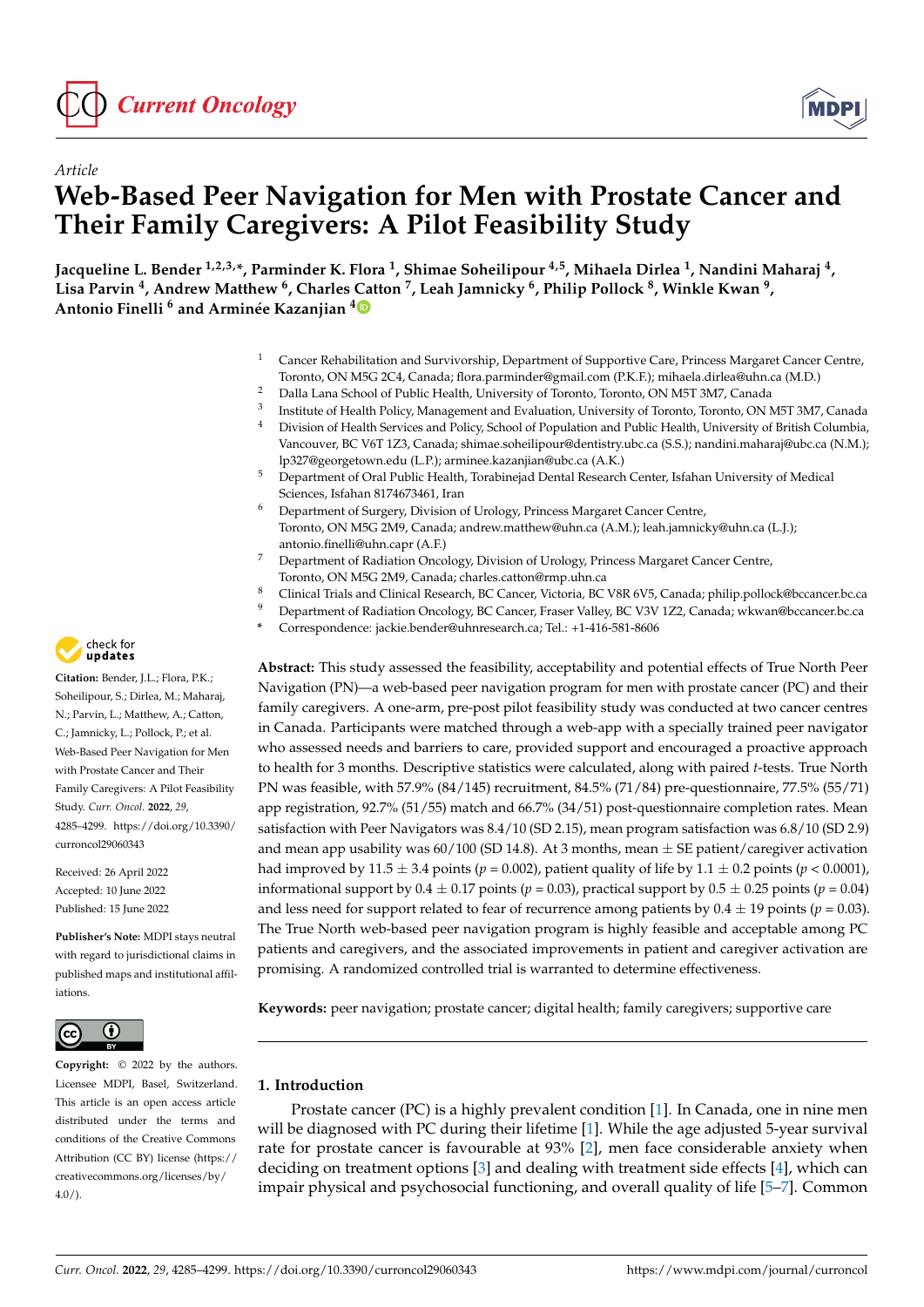side effects of PC treatment include erectile dysfunction, urinary incontinence and bowel problems [\[5–](#page-12-4)[7\]](#page-12-5). In addition, hormonal therapies can lead to body feminization, hot flashes, fatigue, loss of libido, osteoporosis and increase the risk of diabetes and cardiovascular disease [\[7\]](#page-12-5).

Many men with PC lack access to relevant information and emotional support, and experience gaps in care when dealing with these difficult issues [\[8\]](#page-12-6). Lack of support from the healthcare system has been attributed to poor communication and continuity of care, and a lack of empathy on the part of healthcare professionals [\[9\]](#page-12-7). This is compounded by men's general reluctance to seek help [\[10\]](#page-12-8). Unsurprisingly, several studies have documented a high burden of unmet needs in men with PC up to 10 years post-treatment, particularly in the areas of information and emotional support, psychological distress and sexual dysfunction [\[11–](#page-12-9)[15\]](#page-12-10). In one population-based study, PC survivors had the highest level of unmet needs after treatment compared to any other cancer survivor group [\[16\]](#page-13-0). According to a systematic review, the most valued form of support men received following diagnosis of PC was one-to-one peer support [\[9\]](#page-12-7). However, many PC patients lack access to optimal peer support [\[16,](#page-13-0)[17\]](#page-13-1).

Family caregivers, who often coordinate care, assist with physical care and provide emotional support, have their own support needs [\[18\]](#page-13-2). For example, rates of anxiety and depression among cancer caregivers' range from 10% to 55%, and in some cases exceed that of patients [\[18\]](#page-13-2). Family caregivers of men with PC face particular challenges [\[19\]](#page-13-3). They are often involved in the treatment decision, which can cause tension if priorities differ, and treatment side effects may affect their relationship with their partner [\[20,](#page-13-4)[21\]](#page-13-5). A qualitative study found that PC family caregivers needed informational, emotional and practical support for themselves and effective medical care for the patient [\[20\]](#page-13-4). PC family caregivers' needs were often unmet because of a lack of awareness of sources of help, lack of understanding of information, reluctance to ask for help, and prioritizing the patient's needs [\[20\]](#page-13-4).

Navigation could overcome gaps in access to care and support for PC patients and their family caregivers. Navigation in cancer care has been defined as the "proactive, intentional collaboration with a person and their family for the purpose of providing guidance as they negotiate the maze of treatment, services and potential barriers during the cancer journey" [\[22\]](#page-13-6). Navigators assess patients' needs and, in collaboration with the patient and their family, develop a plan to overcome barriers to care while providing personalized support and in some cases care coordination. Several systematic reviews have shown that patient navigation improves screening rates and timeliness of diagnosis and treatment among cancer patients, and may also reduce healthcare costs [\[23](#page-13-7)[–26\]](#page-13-8). Training navigators based on core competencies is critical for quality and effectiveness [\[24,](#page-13-9)[25,](#page-13-10)[27\]](#page-13-11). Navigation may be particularly valuable for men with PC, as well as, their family caregivers, given their reluctance to seek help [\[10](#page-12-8)[,20\]](#page-13-4). However, there is limited research on navigation among male cancer patients and cancer family caregivers [\[25,](#page-13-10)[28\]](#page-13-12).

We developed True North Peer Navigation (PN) [\(https://peernavigation.truenth.](https://peernavigation.truenth.ca/) [ca/\)](https://peernavigation.truenth.ca/)—a web-based peer navigation program for men with PC and their family caregivers. In this program, PC patients or family caregivers are matched online with a specially trained peer navigator who assesses needs and barriers to care, provides practical, informational and emotional support, and empowers a proactive approach to managing health. The purpose of this study was to assess the feasibility, acceptability and potential effects of True North PN among men diagnosed with PC and their family caregivers.

### **2. Materials and Methods**

# *2.1. Study Design*

We conducted a pilot feasibility study of True North PN following the CONSORT reporting guidelines [\[29\]](#page-13-13). A single arm, pre-post, study design was employed [\[30\]](#page-13-14). As is recommended [\[31\]](#page-13-15), the primary objective was to assess feasibility and acceptability of the program and the secondary objective was to assess potential effectiveness. The study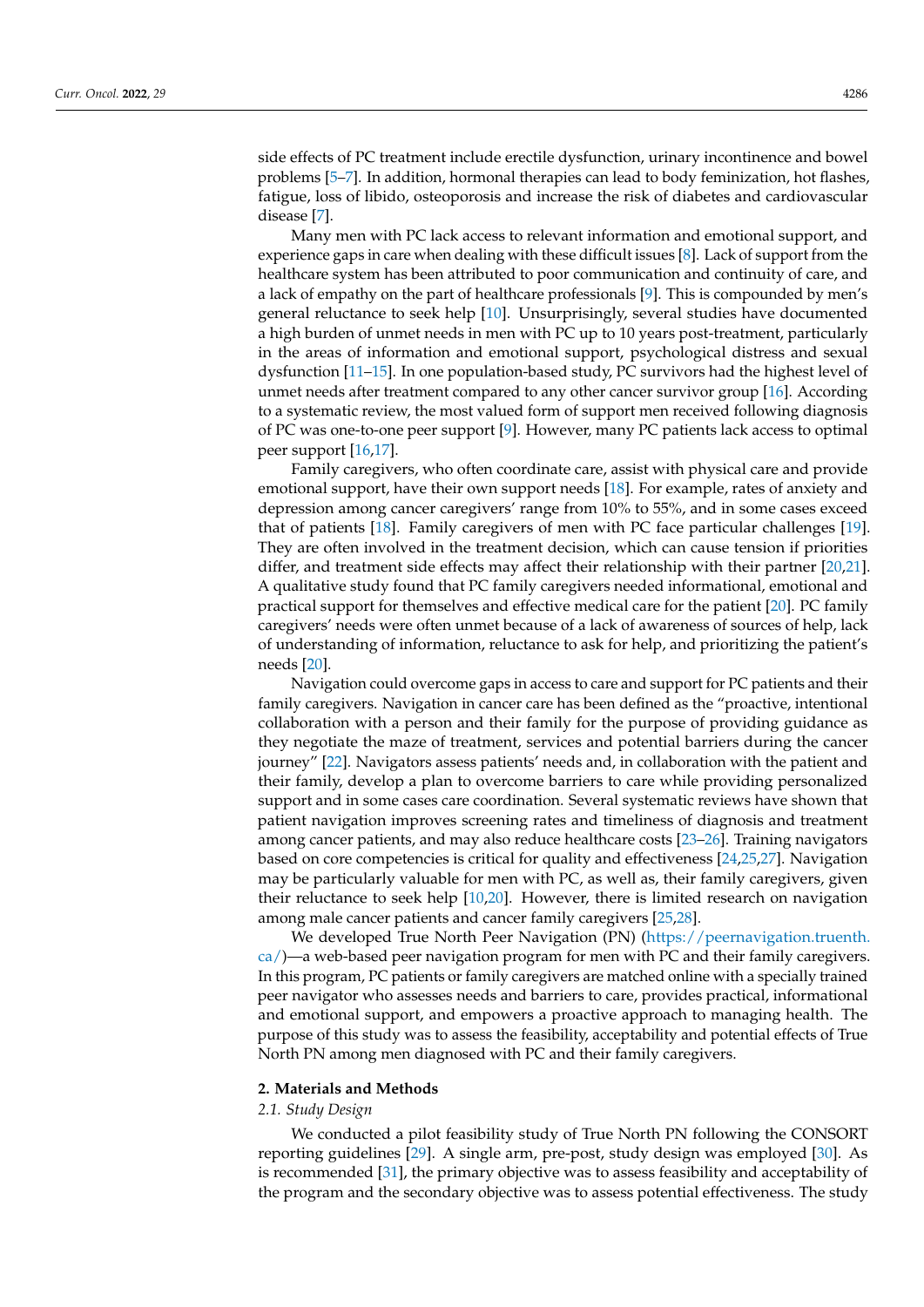was approved by the research ethics boards of the University Health Network and the University of British Columbia.

## *2.2. Setting*

True North PN was implemented at cancer centres in Toronto and Vancouver, Canada. In Toronto, participants were recruited from the genitourinary oncology, sexual rehabilitation and androgen deprivation therapy clinics at the Princess Margaret Cancer Centre. In Vancouver, participants were recruited from the genitourinary oncology and radiation clinics at BC Cancer and the Prostate Cancer Supportive Care Program at the Vancouver Prostate Centre at the Vancouver General Hospital.

### *2.3. Study Participants*

Participants were eligible to participate in the study if they were (a) diagnosed with localized, locally advanced or stable metastatic prostate cancer and receiving treatment or follow-up care at the participating cancer centres or were a family caregiver of a patient who met this criteria; (b) comfortable using computers and the Internet; and (c) able to read, speak and write in English. Patients were excluded if they had advanced metastatic disease or were palliative.

Participants were recruited during regularly scheduled clinic appointments. A member of their clinical team informed them about the study and gave them a study flyer. At the Princess Margaret Cancer Centre, interested individuals then met with a study coordinator in-person to learn about the study, assess their eligibility and if agreeable, provide their consent. At the BC Cancer Centre and Vancouver General Hospital, interested individuals were asked to provide written consent to be contacted by a research coordinator, who then explained the study, assessed their eligibility and sent them a consent form by email or postal mail.

## *2.4. Intervention*

True North PN is an evidence-based, theory-informed, web-based peer navigation program that our team of health professionals designed and developed in collaboration with PC patients and caregivers, a healthcare design firm and a healthcare technology provider. It is based on a qualitative study that we conducted of the needs of PC patients and their family caregivers (9,17), as well as Stress and Coping Theory [\[32\]](#page-13-16), Optimal Matching Theory [\[33\]](#page-13-17) and Social Cognitive Theory [\[34\]](#page-13-18). It consists of (1) a web-based app co-designed and usability tested by patients/caregivers that includes a registration process, matching algorithm, participant and peer navigator profiles, private messaging, a health library of prostate cancer resources and a case management dashboard for peer navigators; (2) a 6-week peer navigator training program [\[35\]](#page-13-19), that was shown to improve peer navigator knowledge and self-efficacy to perform core competencies [\[36\]](#page-13-20); and (3) peer navigator supervision and support. It is freely available for registered participants on the NexJ Connected Wellness platform [\(https://peernavigation.truenth.ca/\)](https://peernavigation.truenth.ca/).

Participants were provided a link to the True North PN app and instructed to: register an account; answer a series of questions to indicate their matching preferences (e.g., age, treatment, ethnicity, sexual orientation); view the profiles of available peer navigators who matched their criteria; select a navigator or be matched by the system administrator with an available navigator; communicate with their navigator through the app or by email, phone or in-person, and access resources from the health library on the program website for a duration of three months.

Navigators were instructed to contact patients/caregiver within 24 h of being matched through a personal message on the app (along with an email notification); conduct an assessment of the patient/caregivers' needs and barriers to accessing care by telephone; establish a regular communication schedule (e.g., interactions every 2 weeks at minimum); provide support using the three-phase interaction guide and constellation of needs framework; and document their activities on the app using a standardized form that captured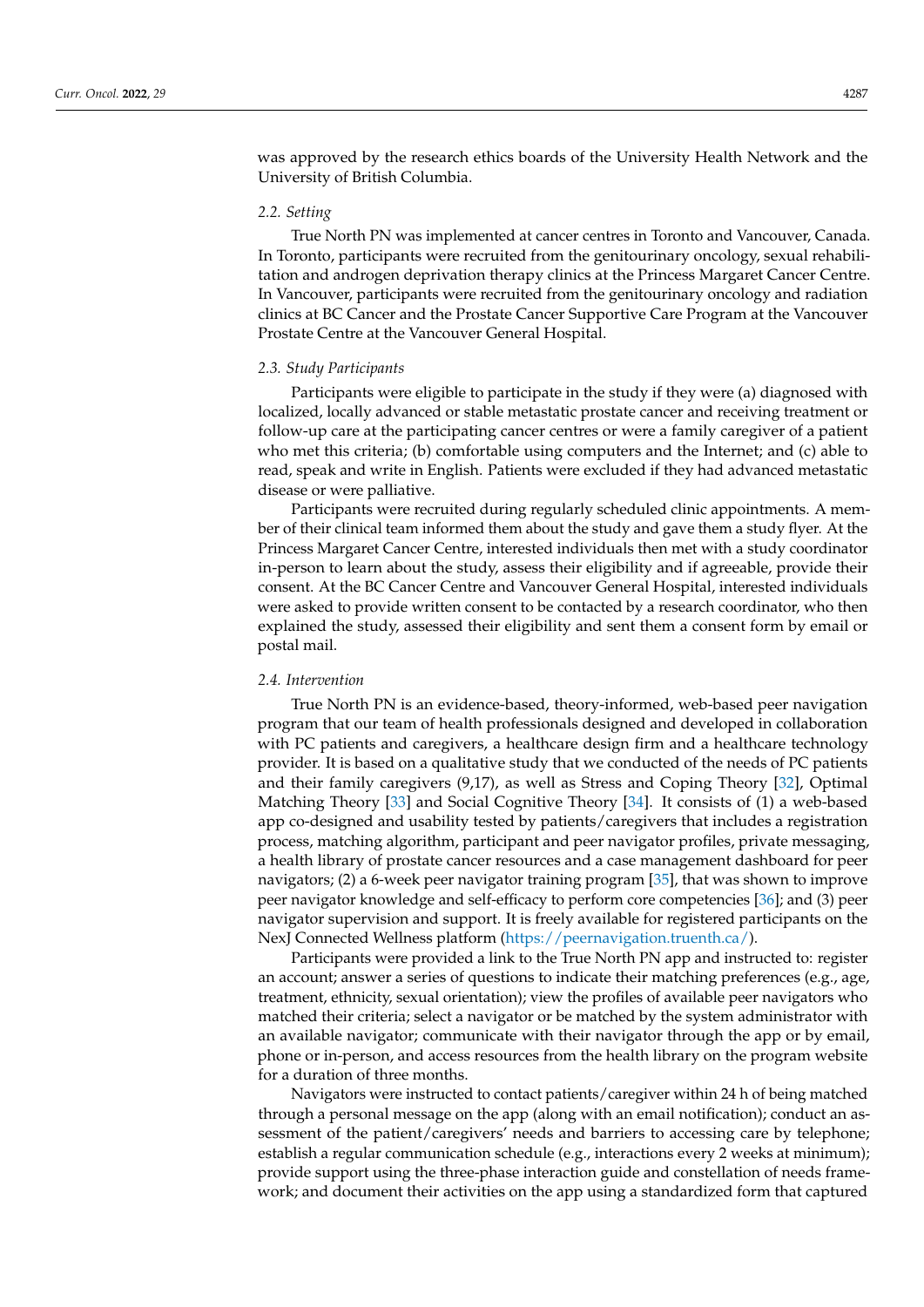needs/barriers identified and activities performed for each interaction. Navigators were supervised by a clinical psychologist (AM) and the program leads (JLB and AM), who co-led monthly group debriefing sessions in-person or via video and provided one-on-one support. Real-time consultation and supervision of case management was conducted by the project team.

## *2.5. Outcomes*

Feasibility assessment followed the CHERRIES reporting guidelines for web-based surveys [\[37\]](#page-13-21) and the CONSORT reporting guidelines for eHealth interventions [\[38\]](#page-13-22). Specifically, feasibility was assessed in terms of recruitment rate (#consented/#approached), preintervention questionnaire completion rate (#completed pre-questionnaire/#consented), app registration rate (#registered on website/#completed pre-questionnaire), match rate (#matched with peer navigator/#registered on website) and post-intervention questionnaire completion rate (#completed post-questionnaire/#matched).

Acceptability was assessed in terms of satisfaction, usability, usage and perceived benefits. Participant satisfaction with their navigator was assessed using the 9-item Patient Satisfaction with Navigator Interpersonal Relationship Scale (PSN-I) [\[39\]](#page-13-23) (1 = strongly disagree to 10 = strongly agree). Program satisfaction was assessed using a 13-item program satisfaction measure that we developed for this program  $(1 = not at all satisfied)$ to 10 completely satisfied; see Supplemental File S1). Usability of the app was assessed using the 10-item System Usability Scale (1 = strongly disagree to 5 = strongly agree) [\[40\]](#page-13-24). Usage of the app was assessed in terms of matching criteria completed by participants, interaction logs completed by peer navigators, messages exchanged between participants and peer navigators, and resources accessed from the health library by participants. For matching, participants were asked (1) if they wanted to be matched with a peer navigator who is similar to them based on specific characteristics (yes/no) and (2) the importance of seven matching criteria (incl., age, treatments received, sexual orientation, relationship status, ethnicity, spoken language and employment status) using a 4-point Likert scale  $(0 = not at all important to 4 = most important).$  Navigator interaction logs and messages exchanged on the app were used to determine the number of interactions per match and topics discussed, and resources accessed from the health library were used to determine the extent of health library use. Lastly, we assessed the perceived benefits of the program using a 20-item measure that we developed for the program based on patient-reported outcomes of a peer support telephone service  $[41]$  and feedback from patient partners  $(1 =$  strongly disagree to 10 = strongly agree; see Supplemental File S1).

Possible effects were explored using standardized patient and caregiver reported outcome measures. The Patient Activation Measure (PAM) [\[42\]](#page-13-26) and Caregiver Activation Measure (CG-PAM) [\[43\]](#page-13-27) were used to assess knowledge, skills and confidence to manage health related tasks. They are 13-item measures with 4-point Likert scales (strongly disagree to strongly agree) that produce scores from 0–100. The EQ-5D-5L [\[44\]](#page-14-0) was used to assess health-related quality of life. It is a generic health utility instrument that consists of five domains of health status (mobility, self-care, usual activities, pain/discomfort and anxiety/depression) measured on five dimensions of severity. The Patient-Oriented Prostate Utility Scale (PORPUS) [\[45\]](#page-14-1) was used to assess the PC-related quality of life of patients. It consists of ten domains (pain, energy, social support, communication with doctor, emotional well-being, urinary frequency and sexual function, sexual interest and bowel function) measured on four to six dimensions of severity. The Hospital Anxiety and Depression Scale (HADS) [\[46\]](#page-14-2) was used to assess psychosocial well-being. It consists of two subscales designed to screen for anxiety (HADS-A) and depression (HADS-D) separately. Items are rated on a 4-point Likert scale (0 to 3), with some items reverse scored. The Enriched Social Support Inventory (ESSI) [\[47\]](#page-14-3) was used to assess perceived social support. It consists of seven items, six of which are measured on a 5-point Likert scale and the seventh item, marital status is binary (yes/no). Lastly, the Supportive Care Needs Survey-Short Form (SCNS) [\[48\]](#page-14-4) and the Supportive Care Needs Survey for Partners and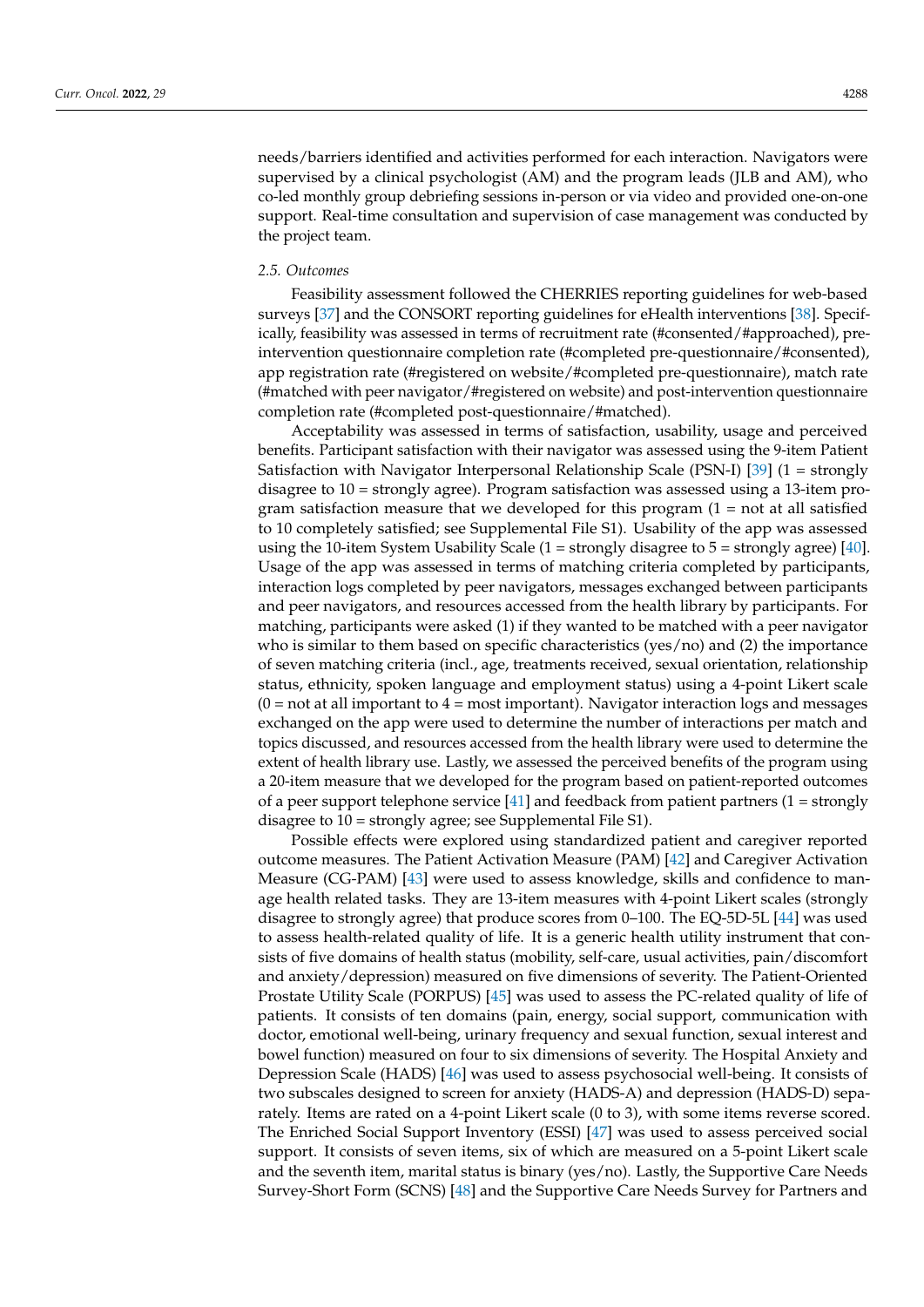Caregivers (SCNS-P&C) [\[49\]](#page-14-5), were used to assess patient and caregiver supportive care needs, respectively. The SNCS is a 34-item measure rated on a 4-item scale (1 = no need,  $2 =$ low need,  $3 =$ moderate need and  $4 =$ high need); the 8-item PC specific module was included. The SCNS-P&C is a 44-item measure that was developed based on the SCNS. We used the same 4-item response format that was used for the SCNS as it was determined by the scale developers to be more acceptable than its 5-item predecessor.

Criteria for success were predetermined to be: >50% recruitment rate, >70% postquestionnaire recruitment rate, >80% peer navigator satisfaction, and improvements in patient and caregiver reported outcomes.

### *2.6. Analysis*

Analysis was performed using SPSS version 21. Descriptive statistics were used to summarize feasibility, acceptability and outcome data. Secondary effectiveness outcomes were compared between groups using paired *t*-tests. Chi-square tests and *t*-tests were used to compare the sociodemographic and clinical characteristics of the participants who dropped out prior to matching (e.g., drop-outs) versus those who did not, as well as those who were matched and received support but did not complete the post-questionnaire (e.g., study non-completers) versus study completers. Patient and caregiver data were analyzed jointly and separately; findings are presented for the entire sample and for each group. Normality was assessed with graphical representations and Kolomogrov-Smirnov tests. All *p* values < 0.05 were considered significant

## **3. Results**

### *3.1. Participant Characteristics*

From November 2017 to April 2018, 145 participants were approached, 84 consented, 71 completed a pre-intervention questionnaire, 55 registered on the app, 51 were matched with a peer navigator (Figure [1\)](#page-5-0). Of the 51 participants who were matched with a peer navigator, 43 were patients and eight were caregivers. Of the 34 participants who completed both pre- and post-questionaries, 29 were patients and five were caregivers. There were no significant differences in the sociodemographic and clinical characteristics between the participants who dropped out (*n* = 21) compared to those who received the intervention  $(n = 51)$ , as well as between participants who did not complete post-questionnaire  $(n = 17)$ compared to study completers (*n* = 34).

The majority of participants were 65 years of age, White (*n* = 30, 88.2%), university educated (*n* = 21, 66.8%), heterosexual (*n* = 31, 91.2%) and in a relationship (*n* = 30, 88.2%) (Table [1\)](#page-5-1). Most participants were diagnosed with localized disease (*n* = 30, 88.2%) and were either deciding on treatment ( $n = 8, 24.2\%$ ) or receiving follow-up care after treatment (*n* = 12, 36.4%). Of note, four of the 34 participants (2 patients and 2 caregivers) who completed the intervention were experiencing advancing disease.

| Characteristic                 | Count (%), Unless Otherwise Specified<br>Category |                     |  |
|--------------------------------|---------------------------------------------------|---------------------|--|
| Age (years): mean, (SD), range |                                                   | $65.2(7.1)$ , 48-78 |  |
| Participant                    | Patient                                           | 29(85.3)            |  |
|                                | Caregiver                                         | 5(14.7)             |  |
| <b>Sex</b>                     | Male                                              | 29(85.3)            |  |
|                                | Female                                            | 5(14.7)             |  |
| Race/Ethnicity                 | Caucasian                                         | 30(88.2)            |  |
|                                | Asian                                             | 1(2.9)              |  |
|                                | Filipino                                          | 1(2.9)              |  |
|                                | South Asian                                       | 1(2.9)              |  |
|                                | West Indian                                       | 1(2.9)              |  |

**Table 1.** Participant characteristics.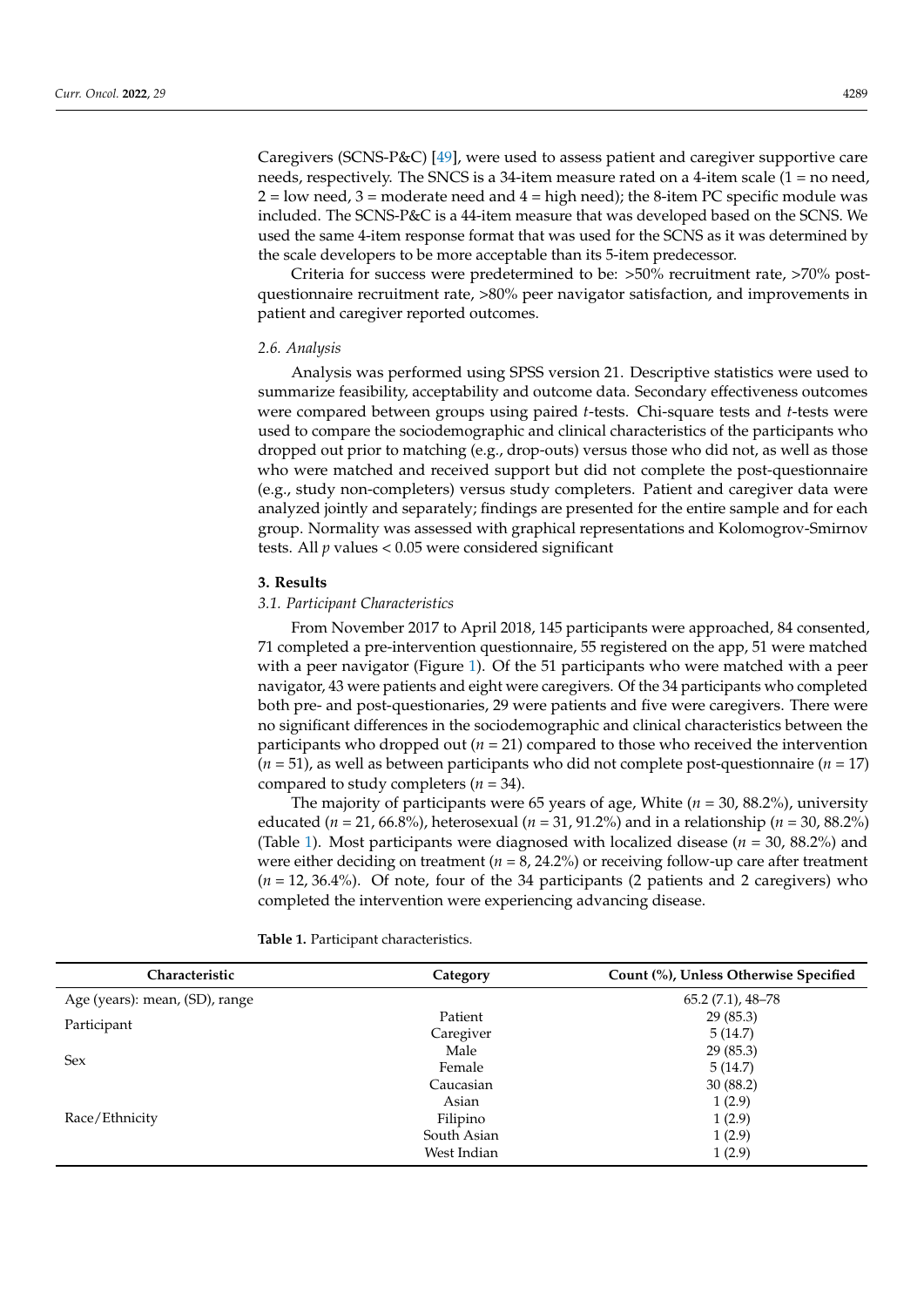| Characteristic      | Category                  | Count (%), Unless Otherwise Specified |
|---------------------|---------------------------|---------------------------------------|
| Relationship Status | Married/Common-Law/Dating | 31 (91.2)                             |
|                     | Single/Widowed/Divorced   | 3(8.8)                                |
|                     | Heterosexual              | 31(91.2)                              |
| Sexual Orientation  | Homosexual                | 2(5.9)                                |
|                     | Prefer not to say         | 1(2.9)                                |
|                     | University                | 21 (66.8)                             |
| Education completed | College                   | 9(26.8)                               |
|                     | Secondary school          | 4(11.8)                               |
|                     | 40,000 or less            | 2(5.8)                                |
|                     | 40,001-80,999             | 10(29.4)                              |
| Household Income    | 80,001-100,000            | 5(14.7)                               |
|                     | More than 100,001         | 13 (38.2)                             |
|                     | Prefer not to say         | 4(11.8)                               |
|                     | Localized                 | 30(88.2)                              |
| Type of disease     | Metastatic                | 3(8.8)                                |
|                     | Not sure                  | 1(2.9)                                |
|                     | Deciding on Treatment     | 8(24.2)                               |
|                     | Active Surveillance       | 4(12.1)                               |
| Stage of Journey    | In-treatment              | 5(15.2)                               |
|                     | In-recovery/follow-up     | 12 (36.4)                             |
|                     | In-recurrence             | 4(12.1)                               |

# <span id="page-5-1"></span>**Table 1.** *Cont*.

<span id="page-5-0"></span>

**Figure 1.** Participant flow diagram.

# **Figure 1.** Participant flow diagram. *3.2. Feasibility*

The recruitment rate was 57.9% (84/145), pre-intervention questionnaire completion navigator match rate was 92.7% (51/55) and post-intervention questionnaire completion  $\frac{6}{1}$  rate was 66.7% (34/5[1\)](#page-5-0) (Figure 1). rate was 84.5% (71/84), app registration rate was 77.5% (55/71), patient/caregiver-peer

# $\frac{22}{8}$  (85.3) (85.3) (85.3) *3.3. Acceptability*

### 3.3.1. Satisfaction 3.3.1. Satisfaction

Participants' satisfaction with their interpersonal relationship with their Peer Navigator was high  $(8.41/10,$  SD 2.5) (Table 2), satisfaction with the program was moderate (6.8/10,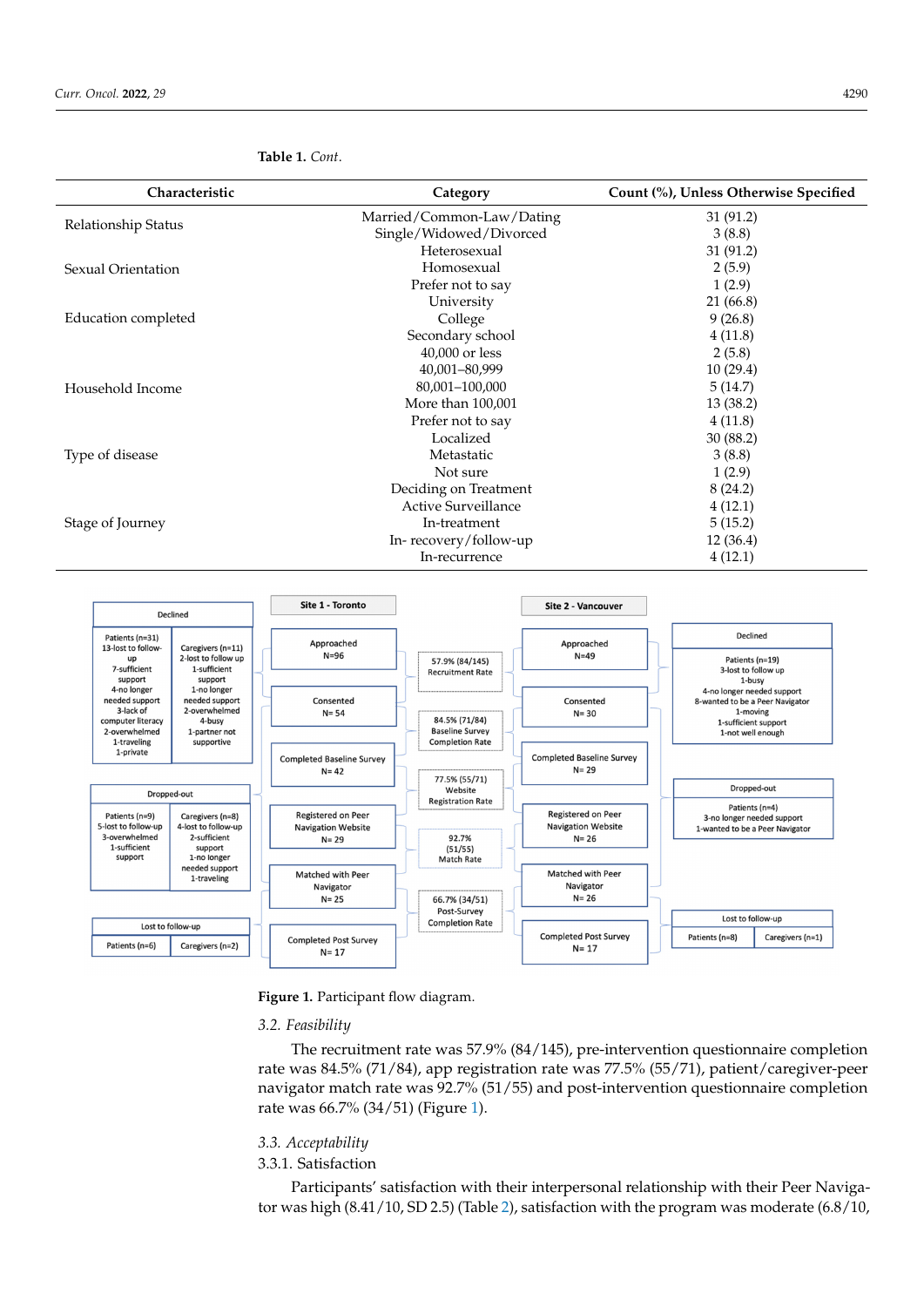SD 2.9) (Table [3\)](#page-6-1) and satisfaction with the usability of the app was moderate (60.0/100,  $SD = 14.8$ ). The highest program satisfaction scores were reported for: the online matching process  $(7.4/10, SD = 3.2)$ , app registration process  $(7.3/10, SD = 3.0)$  and support received from their navigator  $(7.0/10, SD = 3.7)$ . Low satisfaction scores were reported for the health library  $(4.0/10, SD = 4.1)$  and the availability of program staff to answer programmatic  $(3.7/10, SD = 4.2)$  or technical  $(3.4/10, SD = 4.0)$  questions. Of note, caregivers reported lower program satisfaction scores compared to patients.

<span id="page-6-0"></span>**Table 2.** Satisfaction with interpersonal relationship with navigator (PSN-I).

| Item                                             |                            | Mean (SD)             |                        |
|--------------------------------------------------|----------------------------|-----------------------|------------------------|
|                                                  | <b>Total</b><br>$(n = 34)$ | Patient<br>$(n = 29)$ | Caregiver<br>$(n = 5)$ |
| 1. Is courteous and respectful to me             | 8.9(1.7)                   | 8.9(1.7)              | 8.8(1.3)               |
| 2. Is easy to talk to                            | 8.7(2.0)                   | 8.8(1.9)              | 8.2(2.5)               |
| 3. Makes me feel comfortable                     | 8.6(2.1)                   | 8.6(2.2)              | 8.4(1.5)               |
| 4. Gives me enough time                          | 8.5(2.2)                   | 8.6(2.1)              | 7.8(2.5)               |
| 5. Listens to my problems                        | 8.5(2.4)                   | 8.6(2.4)              | 8(2.5)                 |
| 6. Is dependable                                 | 8.3(2.4)                   | 8.4(2.5)              | 8(2.1)                 |
| 7. Cares about me personally                     | 8.2(2.6)                   | 8.3(2.7)              | 8(2.4)                 |
| 8. Is easy for me to reach                       | 8.2(2.4)                   | 8.3(2.4)              | 8(2.1)                 |
| 9. Figures out important issues in my healthcare | 7.8(2.6)                   | 7.9(2.7)              | 7.2(2.2)               |
| Mean satisfaction                                | 8.4(2.5)                   | 8.4(2.2)              | 7.9(2.1)               |

<span id="page-6-1"></span>**Table 3.** Program satisfaction.

| Item                                                      |                     | Mean (SD)             |                        |
|-----------------------------------------------------------|---------------------|-----------------------|------------------------|
|                                                           | Total<br>$(n = 34)$ | Patient<br>$(n = 29)$ | Caregiver<br>$(n = 5)$ |
| 1. Online matching process                                | 7.4(3.2)            | 7.8(3)                | 4.8(3.3)               |
| 2. Process of registering on website                      | 7.3(3.0)            | 7.5(3)                | 6.6(3.6)               |
| 3. Support received from your navigator                   | 7.0(3.7)            | 7.3(3.7)              | 5.8(3.7)               |
| 4. Interactions with your navigator                       | 6.8(3.6)            | 7.3(3.4)              | 3.6(3.5)               |
| 5. Overall program satisfaction                           | 6.8(2.9)            | 7(2.9)                | 5.6(3.5)               |
| 6. Availability of your navigator                         | 6.4(3.9)            | 7(3.8)                | 3.6(3.5)               |
| 7. Interactions with your program staff                   | 6.1(3.7)            | 6.6(3.6)              | 3.6(3.6)               |
| 8. Support received from program staff                    | 5.3(4.2)            | 5.7(4.3)              | 3.6(4.2)               |
| 9. Length of the program                                  | 5.3(3.9)            | 5.5(4.1)              | 4(2.9)                 |
| 10. Messaging chat feature on website                     | 5.3(4.2)            | 5.8(4.3)              | 2.6(2.8)               |
| 11. Health library on website                             | 4.0(4.1)            | 4.1(4.2)              | 3.6(3.9)               |
| 12. Availability of program staff for program questions   | 3.7(4.2)            | 4(4.4)                | 2(2.3)                 |
| 13. Availability of program staff for technical questions | 3.4(4.0)            | 3.7(4.3)              | 1.4(1.5)               |

## 3.3.2. Matching Preferences

Of the 49/51 participants who completed the matching process on the app, 71.4% (*n* = 35) wanted to be matched with a peer navigator who shared common characteristics, and 28.9% (*n* = 14) indicated that they would be fine being matched with any navigator. The most important matching criterion was spoken language  $(3.2/4, SD = 0.87)$  followed closely by treatments received  $(3.1/4, SD = 0.7)$ , and then sexual orientation  $(2.5/4, SD = 1.1)$ , current age  $(2.1/4, SD = 0.9)$ , relationship status  $(1.9/4, SD = 1.1)$ , ethnicity  $(1.3/4, SD = 1.1)$ and employment status  $(1.0/4, SD = 0.1)$ .

## 3.3.3. Participant–Peer Navigator Interactions

Navigators submitted 157 interaction notes on the app for interactions with participants conducted by phone or in-person: an average of 3.1 interaction notes per participant. The most common topics documented in the interaction notes were, in order of frequency: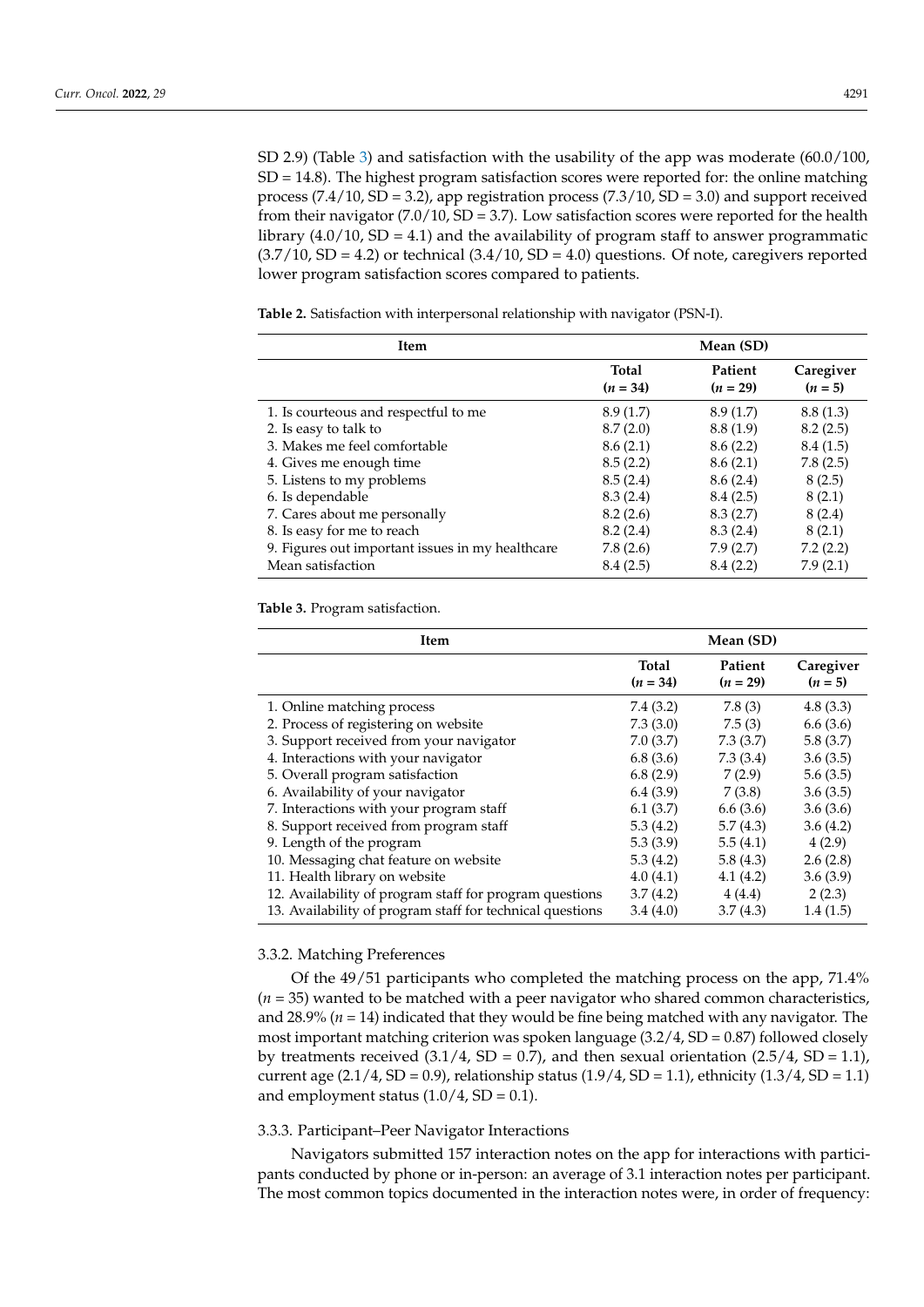information (e.g., treatment and support options) (*n* = 40, 25%), state of mind (e.g., emotions, stress) (*n* = 35, 22%), side effects (e.g., incontinence, sexual functioning) (*n* = 27, 17%), other (*n* = 25, 16%), relationships (e.g., family, community) (*n* = 20, 13%), spirituality (e.g., personal growth) (*n* = 5, 3%) and practical concerns (e.g., finance, transportation) (*n* = 6, 4%). In addition, a total of 600 messages were exchanged on the app between the 51 matched participants and their peer navigators. Of the messages exchanged on the app, 342 messages were sent from Peer Navigators to participants (median 2, IQR  $= 6$ , range 1–44) and 258 messages (median = 1, IQR = 3, range 1–47) were sent from participants to Peer Navigators.

## 3.3.4. Health Library Usage

The health library was accessed 22 times. Of the 51 participants who were matched with a navigator,  $21.6\%$  ( $n = 11$ ) accessed at least one resource from the health library.

### 3.3.5. Perceived Benefits

The perceived benefits received from peer navigation were in the domains of validation support (7.8/10, SD = 2.4), followed by emotional support (7.6/10, SD = 2.6), autonomy support  $(7.5/10, SD = 2.5)$  and informational support  $(7.0/10, SD = 3.0)$  (Table [4\)](#page-8-0). The top five item-level perceived benefits were feeling listened to  $(8.1/10, SD = 2.3)$ , feeling that their thoughts and feelings were normal  $(8.1/10, SD = 2.1)$ , feeling as though their peer navigator cared about them (8.0/10, SD 2.5), feeling more assured with their choice of treatment  $(7.8/10, SD = 2.3)$ , feeling less anxious talking to a peer cancer survivor  $(7.7, SD = 2.4)$ and feeling more confident talking to their healthcare provider about their concerns (7.7, SD = 2.5). Of note, caregivers reported lower perceived benefit scores compared to patients.

**Table 4.** Perceived benefits gained from interactions with navigator.

| Item (As a Result of My Interactions with My<br>Navigator  )                               |                     | Mean (SD)             |                        |
|--------------------------------------------------------------------------------------------|---------------------|-----------------------|------------------------|
|                                                                                            | Total<br>$(n = 34)$ | Patient<br>$(n = 29)$ | Caregiver<br>$(n = 5)$ |
| <b>Informational Support</b>                                                               | 7.0(3.03)           | 7.2(3)                | 5.4(3.5)               |
| 1. I feel more informed about prostate cancer and<br>its treatment                         | 6.9(3.1)            | 7.1(3)                | 5.8(3.8)               |
| 2. I feel more informed about resources and services                                       | 6.7(3.1)            | 7(3)                  | 4.8(3.5)               |
| 3. I feel more informed about the road ahead and what<br>to expect                         | 7.1(3.1)            | 7.2(3)                | 5.8(3.8)               |
| 4. I have the information to move forward                                                  | 7.2(2.8)            | 7.5(2.8)              | 5.3(3)                 |
| <b>Emotional Support</b>                                                                   | 7.6(2.6)            | 7.8(2.5)              | 6.2(3.2)               |
| 5. I feel less anxious                                                                     | 7.4(2.8)            | 7.7(2.6)              | 5.5(3.7)               |
| 6. I feel less down or depressed                                                           | 7.3(2.7)            | 7.6(2.5)              | 5.8(3.8)               |
| 7. I feel less alone                                                                       | 7.6(2.7)            | 7.9(2.5)              | 5.8(3.7)               |
| 8. I feel that my peer navigator cares about me                                            | 8.0(2.5)            | 8.1(2.5)              | 7.6(2.3)               |
| 9. I feel more hopeful about the road ahead                                                | 7.4 (2.6)           | 7.6(2.6)              | 6.3(2.6)               |
| Validation Support                                                                         | 7.8(2.4)            | 8(2.3)                | 6.5(2.6)               |
| 10. I feel that my peer navigator and I have<br>a similar understanding                    | 7.6(2.6)            | 7.8(2.6)              | 6.5(2.5)               |
| 11. I feel that my peer navigator understands me                                           | 7.8(2.6)            | 7.9(2.7)              | 6.8(2.5)               |
| 12. I feel that my peer navigator listens to me and is<br>interested in what I have to say | 8.1(2.3)            | 8.1(2.3)              | 8(2.4)                 |
| 13. I feel less anxious talking to someone who has been<br>in my shoes                     | 7.7(2.4)            | 8(2.2)                | 5.3(2.9)               |
| 14. I feel that my thoughts and feelings are normal                                        | 8.1(2.1)            | 8.3(1.8)              | 6(2.9)                 |
| Autonomy Support                                                                           | 7.5(2.5)            | 7.7(2.3)              | 6.1(3.6)               |
| 15. I have found new ways of looking at my situation                                       | 7.4(2.4)            | 7.4(2.2)              | 7(3.8)                 |
| 16. I feel more in control                                                                 | 7.4(2.3)            | 7.4(2.1)              | 7(3.8)                 |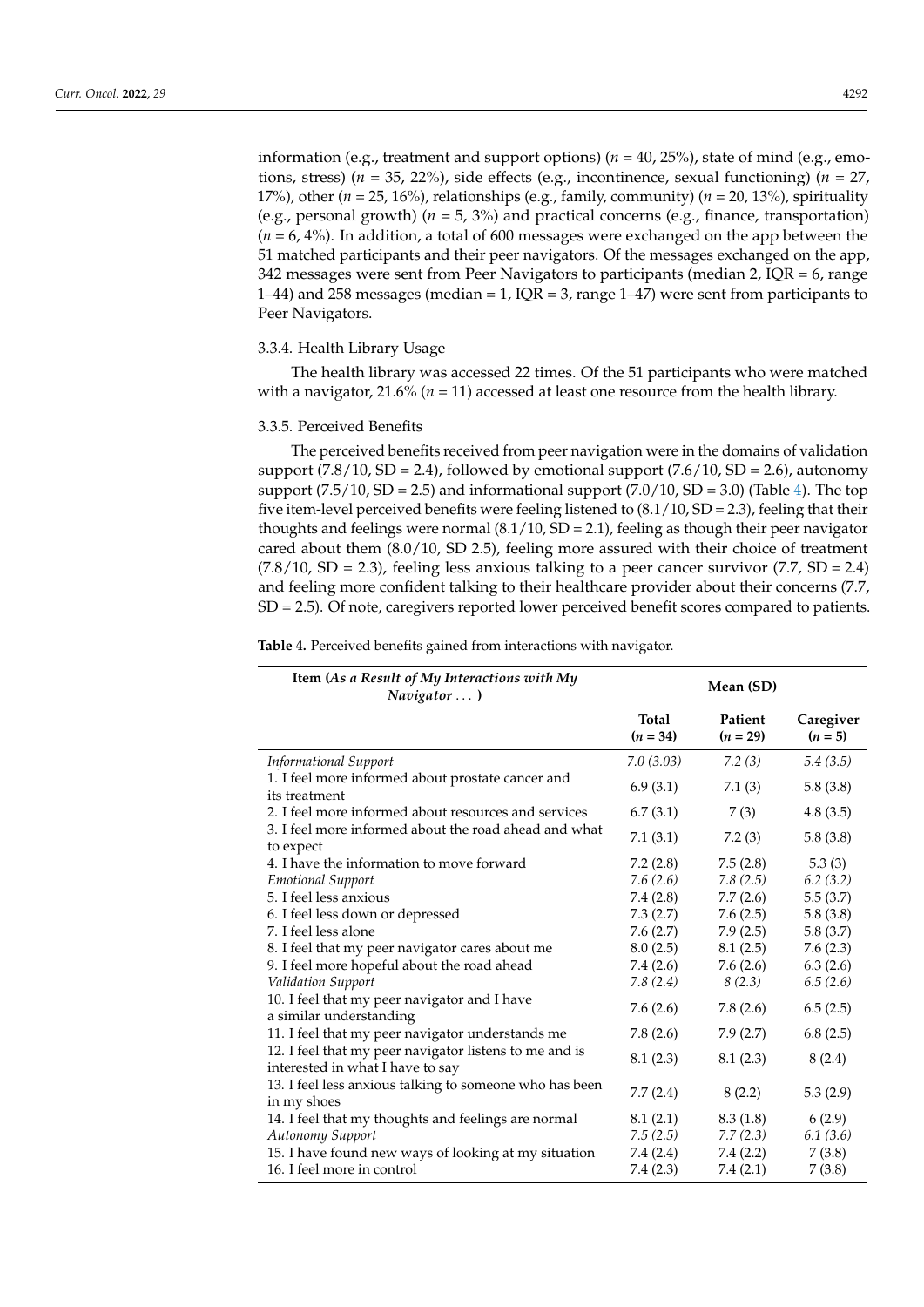| Item (As a Result of My Interactions with My<br>Navigator)                       |                            | Mean (SD)             |                        |
|----------------------------------------------------------------------------------|----------------------------|-----------------------|------------------------|
|                                                                                  | <b>Total</b><br>$(n = 34)$ | Patient<br>$(n = 29)$ | Caregiver<br>$(n = 5)$ |
| 17. I feel more assured and comfortable with my choice<br>of treatment           | 7.8(2.3)                   | 7.9(2.1)              | 6.8(3.9)               |
| 18. I feel more confident that I can manage<br>emotional distress                | 7.3(2.7)                   | 7.7(2.4)              | 4.5(3.4)               |
| 19. I feel more confident talking to my healthcare<br>provider about my concerns | 7.7(2.5)                   | 7.8(2.4)              | 6.5(3.7)               |

20. I feel more confident coping with my cancer 7.4 (2.6) 7.7 (2.3) 4.8 (3.1)

<span id="page-8-0"></span>**Table 4.** *Cont*.

### *3.4. Possible Effects*

There were statistically significant improvements in mean pre/post-intervention scores for several outcome measures (Table [5\)](#page-9-0). At 3 months, the largest difference was observed in patient and caregiver activation: mean  $\pm$  SE patient and caregiver activation had increased by  $11.5 \pm 3.4$  points. Other outcomes that improved included prostate cancer quality of life (Mpre = 97.1, Mpost = 98.2, *p* < 0.0001), informational support (Mpre = 3.5, Mpost = 3.9,  $p = 0.03$ ), practical support (Mpre = 3.5, Mpost = 4.0,  $p = 0.04$ ), less need for support related to fear of recurrence among patients (Mpre = 1.6, Mpost = 1.1, *p* = 0.03), greater met needs among caregivers (Mpre = 19, Mpost = 27, *p* = 0.05) and less need for support to look after oneself among caregivers (Mpre = 3.6, Mpost = 1.2,  $p = 0.02$ ). In addition, there was a trend towards greater total met needs and fewer total unmet needs among patients and caregivers. No significant changes were recorded for ED5D-5L, or HADS anxiety or depression.

**Table 5.** Pre/post-intervention assessment of possible effects.

| Variable                                  | <b>Pre-Test Mean</b><br>(SD) | <b>Post-Test Mean</b><br>(SD) | Mean<br>Difference (SE) | Paired<br>$t$ -Test | $p$ -Value |
|-------------------------------------------|------------------------------|-------------------------------|-------------------------|---------------------|------------|
| Patient/Caregiver Activation (PAM-PT/CG), |                              |                               |                         |                     |            |
| Patient ( $n = 28$ )                      | 62.2(20.93)                  | 74.06 (16.45)                 | $-11.86(3.87)$          | $-3.1$              | $< 0.01$ * |
| Caregiver $(n = 4)$                       | 51.38 (8.22)                 | 59.3 (6.45)                   | $-7.93(1.65)$           | $-4.79$             | $0.02*$    |
| Total $(n = 34)$                          | 60.84 (20.03)                | 72.2 (16.2)                   | $-11.37(3.39)$          | $-3.4$              | $< 0.01$ * |
| Health Quality of Life (EQ5D-5L)          |                              |                               |                         |                     |            |
| Patient ( $n = 29$ )                      | 0.85(0.1)                    | 0.87(0.14)                    | $-0.02(0.02)$           | $-0.78$             | 0.45       |
| Caregiver $(n = 5)$                       | 0.87(0.08)                   | 0.87(0.1)                     | $-0.01(0.06)$           | $-0.1$              | 0.93       |
| Total $(n = 34)$                          | 0.8(0.1)                     | 0.9(0.1)                      | $-0.1(0.1)$             | $-0.8$              | 0.45       |
| PC Quality of Life (PORPUS)               |                              |                               |                         |                     |            |
| Patient ( $n = 28$ )                      | 97.1 (1.39)                  | 98.23 (0.99)                  | $-1.13(0.2)$            | $-5.6$              | $< 0.01$ * |
| Anxiety (HADS-Anxiety)                    |                              |                               |                         |                     |            |
| Patient ( $n = 29$ )                      | 4.97(3.31)                   | 4.66(3.93)                    | 0.31(0.52)              | 0.6                 | 0.55       |
| Caregiver $(n = 5)$                       | 9.6(5.32)                    | 9.4(6.02)                     | 0.2(1.53)               | 0.13                | 0.9        |
| Total $(n = 34)$                          | 5.6(3.9)                     | 5.3(4.5)                      | 0.3(0.48)               | 0.6                 | 0.55       |
| Depression (HADS-Depression)              |                              |                               |                         |                     |            |
| Patient ( $n = 29$ )                      | 2.59(2.31)                   | 3.31(3.5)                     | $-0.72(0.46)$           | $-1.57$             | 0.13       |
| Caregiver $(n = 5)$                       | 7(3.94)                      | 6.2(5.22)                     | 0.8(1.83)               | 0.44                | 0.68       |
| Total $(n = 34)$                          | 3.2(3.0)                     | 3.7(3.8)                      | $-0.5(0.47)$            | $-1.1$              | 0.29       |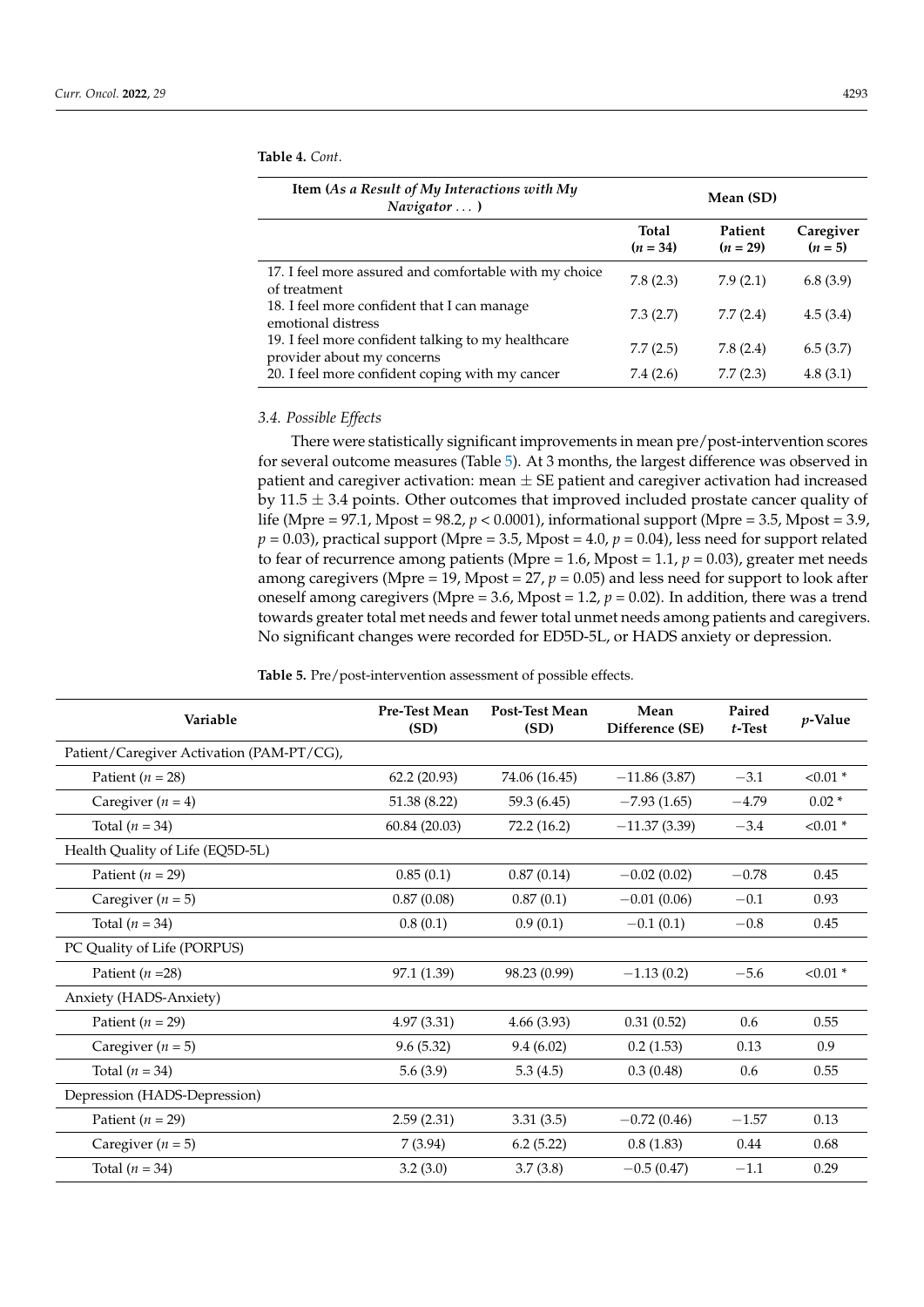| Variable                     |                                                         | Pre-Test Mean<br>(SD) | <b>Post-Test Mean</b><br>(SD) | Mean<br>Difference (SE) | Paired<br>$t$ -Test | $p$ -Value   |
|------------------------------|---------------------------------------------------------|-----------------------|-------------------------------|-------------------------|---------------------|--------------|
| Social Support (ESSI)        |                                                         |                       |                               |                         |                     |              |
| Patient                      |                                                         |                       |                               |                         |                     |              |
| Total ( $n = 29$ )           |                                                         | 28.35 (4.92)          | 29.24 (5.11)                  | $-0.9(0.88)$            | $-1.02$             | 0.32         |
| Informational ( $n = 29$ )   |                                                         | 3.62(0.94)            | 4.07(0.88)                    | $-0.45(0.19)$           | $-2.37$             | $0.03*$      |
| Practical ( $n = 28$ )       |                                                         | 3.93(1.33)            | 4.21(1.29)                    | $-0.29(0.26)$           | $-1.11$             | 0.28         |
| Caregiver ( $n = 5$ )        |                                                         |                       |                               |                         |                     |              |
| Total                        |                                                         | 19.8(7.4)             | 23.2 (8.44)                   | $-3.4(1.57)$            | $-2.17$             | 0.1          |
| Informational                |                                                         | 2.8(1.48)             | 2.8(1.48)                     | 0(0.32)                 | $\theta$            | $\mathbf{1}$ |
| Practical                    |                                                         | 1.2(0.84)             | 3(1.41)                       | $-1.8(0.49)$            | $-3.67$             | $0.02*$      |
| Total, $n = 34$              |                                                         | 27.1(6.0)             | 28.3(5.9)                     | $-1.2(0.79)$            | $-1.6$              | 0.12         |
|                              | Informational Support, $n = 34$                         | 3.50(1.0)             | 3.9(1.1)                      | $-0.4(0.17)$            | $-2.3$              | $0.03*$      |
| Practical Support, $n = 34$  |                                                         | 3.51(1.6)             | 4.0(1.3)                      | $-0.5(0.25)$            | $-2.1$              | $0.045*$     |
| <b>Supportive Care Needs</b> |                                                         |                       |                               |                         |                     |              |
|                              | Total Met Needs, $n = 28$                               | 30.0(11.1)            | 31.9(10.5)                    | $-1.9(2.4)$             | $-0.8$              | 0.45         |
| Patient                      | Total Unmet Needs, $n = 28$                             | 11.7(11.1)            | 9.9(10.3)                     | 1.8(2.4)                | 0.7                 | 0.47         |
|                              | Fear of Recurrence Unmet<br>Need, $n = 28$              | 1.5(1.3)              | 1.1(1.0)                      | 0.4(0.19)               | 2.3                 | $0.03*$      |
| Caregiver                    | Total Met Needs, $n = 5$                                | 19.0 (10.9)           | 27.0(13.5)                    | $-8(3.0)$               | $-2.6$              | $0.05*$      |
|                              | Total Unmet Needs, $n = 5$                              | 25.8(10.8)            | 18.0(13.5)                    | 7.8(3.0)                | 2.6                 | 0.06         |
|                              | Support to look after own<br>health Unmet Need, $n = 5$ | 3.6(0.5)              | 1.6(1.3)                      | 2. (0.55)               | 3.6                 | $0.02*$      |

<span id="page-9-0"></span>**Table 5.** *Cont*.

\* *p* < 0.05 was considered significant.

#### **4. Discussion**

To our knowledge, this is the first study of a web-based peer navigation program for people affected by cancer. This study demonstrates that the True North web-based peer navigation program is feasible to implement and evaluate among PC patients and family caregivers. Participants were highly satisfied with the support received from their peer navigator and reported several benefits. Further, participants experienced significant improvements in patient and caregiver activation, quality of life, social support and supportive care needs. These findings are promising and timely given the increased need for virtual supportive care interventions as a result of the COVID-19 pandemic [\[50\]](#page-14-6).

The feasibility metrics met and, in some cases, exceeded our targets; they also revealed areas in need of improvement. We recruited and matched 51 participants within six months. These are promising feasibility outcomes. While peer support is highly valued by men with PC [\[9\]](#page-12-7) and their family caregivers [\[20\]](#page-13-4), access rates for both groups tend to be around 25–30% [\[51\]](#page-14-7). However, there was higher than expected drop-out prior to matching with a peer navigator and the post-questionnaire completion (67%), while acceptable, was also lower than expected. The main reason for not participating in the study was a lack of perceived need for support either because their need for support had passed or they felt they had adequate support. For men, the emasculating effects of treatment may have created additional barriers to help seeking along with a desire to normalize their experience by not seeking help [\[27,](#page-13-11)[52\]](#page-14-8). In addition, research coordinators documented frustration with the number of steps involved in matching with a peer navigator and a lack of technology proficiency on the part of some participants. These findings indicate a need to streamline the registration and matching process, overcome barriers men may face in accepting support,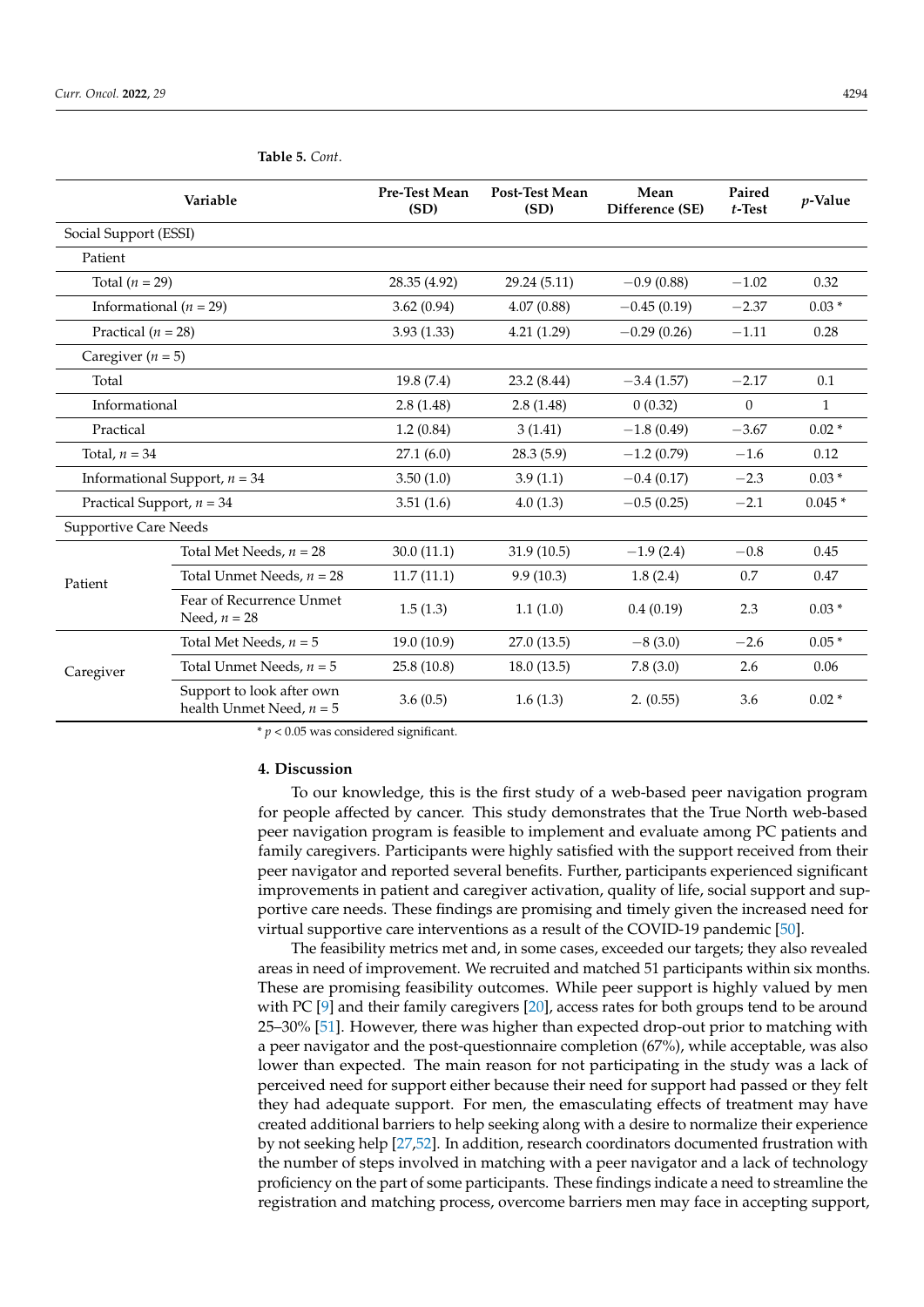offer the intervention at the time of greatest need, and incorporate additional strategies to increase follow-up response rates [\[53\]](#page-14-9).

Patient navigation is fundamentally a relational process. Individuals typically judge navigators based on their empathy, warmth and caring demeanour more so than whether they are knowledgeable about every resource [\[39\]](#page-13-23). The Patient Satisfaction with Navigator Interpersonal Relationship Scale (PSN-I) was designed to measure these important dimensions of the navigator relationship. The mean PSN-I scores reported by participants in this study were high—8.4 for patients and 7.9 for caregivers—indicative of high satisfaction with navigators and comparable to other studies of navigated cancer patients [\[54\]](#page-14-10). Research has shown that individuals' perceptions of the quality of their interpersonal relationship with their navigator impacts their satisfaction with their cancer care in general. Specifically, in a study of 1593 individuals who received navigation following abnormal cancer screening, patients navigated by higher rated navigators on the PSN-I scale reported higher satisfaction with their cancer care [\[54\]](#page-14-10). Using a measure of perceived navigational support that we developed for this study, we also demonstrated that participants gain multiple functional benefits from their relationships with their navigators. The most highly endorsed benefit reported in this study was in the domain of validation support, which is the type of social support peer relationships can provide about the appropriateness or commonality of thoughts, feelings and behaviours [\[55\]](#page-14-11).

An important aspect of a person's satisfaction with their interpersonal relationship with their navigator is the extent to which they feel that they can relate to their navigator [\[39\]](#page-13-23). This is the first known study to identify navigator matching characteristics. PC patients and caregivers wanted a peer navigator with whom they could speak in their preferred language, who had experience with the same treatments and treatment side effects that they were experiencing, and who was of the same sexual orientation. In contrast, racial or ethnic background was rated as the one of the least important matching criteria. Further research is warranted to investigate the importance of race and ethnicity as a navigator matching criterion as this sample consisted of predominantly white patients and caregivers. Racialized people face numerous health inequities and may also experience the disease differently due to cultural and religious beliefs [\[56](#page-14-12)[,57\]](#page-14-13).

Overall satisfaction with the program and perceived usability of the program website were lower than expected. Of note, caregivers reported lower program satisfaction scores on all items. It is not known why caregivers may have been less satisfied with the program or the app. However, it is worthy to note that two of the four caregivers were supporting partners with advancing disease and may have required more support than the program offered. The satisfaction item scores revealed that patient and caregiver participants were dissatisfied with the availability of program staff to answer their technical or programrelated questions, and the resource library on the program website. Beyond recruiting, consenting and supporting the registration and matching process, program staff had minimal interaction with participants. Follow-up with participants revealed that some did not know that program staff were available to answer questions, or how to contact them if questions arose. We also learned that many participants found it difficult to find the resources in the library, while others had forgotten about resource library. They recommended following-up with participants after matching to check-in, answer any programmatic questions, and provide reminders about app features. In addition, we learned that the resource library's search algorithm was performing sub-optimally and required improvements to yield more specific results.

Importantly, this study has demonstrated a significant association between peer navigation and improvements in patient and caregiver activation. No known prior studies have investigated the impact of navigation on patient or caregiver activation. Although an RCT of a one-on-one peer support program for men treatment for PC reported an increase in a self-efficacy, which is related to patient activation [\[58\]](#page-14-14). Patient and caregiver activation is defined as the knowledge, skills, beliefs and confidence to manage health related tasks [\[42\]](#page-13-26). It is a highly relevant outcome of navigation as more activated individuals are more likely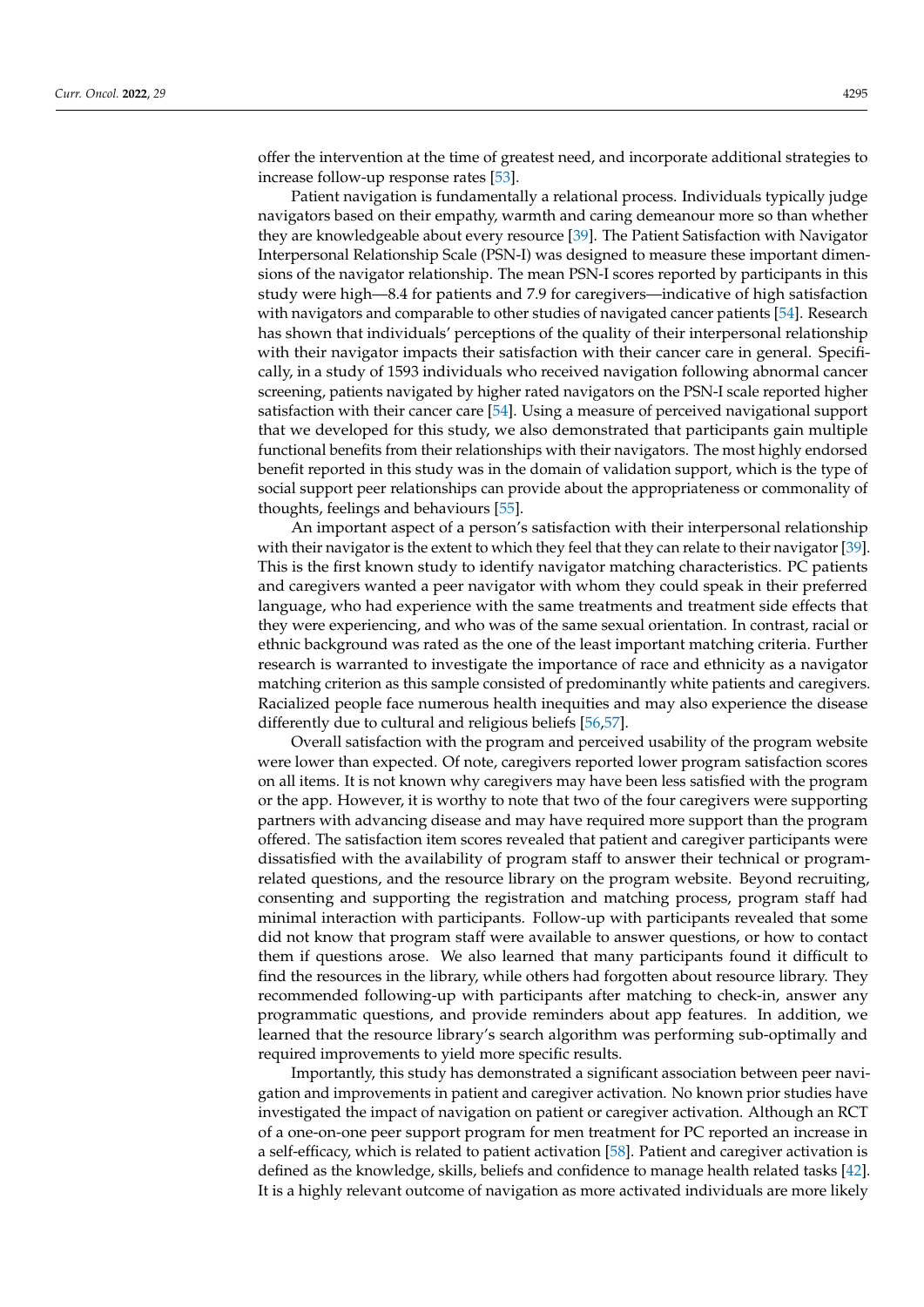to seek health care, adhere to treatment regimens and practice preventative care [\[59,](#page-14-15)[60\]](#page-14-16). It also reflects PC patients' and family caregivers' expectations of peer navigation that we identified in our formative study (e.g., to be empowered to conduct health-related conversations, ask questions and proactively cope with treatment side effects) [\[17\]](#page-13-1). Further, there is evidence that individuals who are more activated, are more likely to engage in healthy behaviours and have clinical indicators that fall within the normal ranges compared to individuals who are less activated [\[60\]](#page-14-16). In this study, patient/caregiver activation rose by 11.4 points, corresponding to an increase from activation level three (taking action to maintain and improve one's health) to activation level four (staying the course even under stress).

Additionally, we found an association between peer navigation and improvements in validated measures of patient quality of life, and patient/caregiver perceived social support and some supportive care needs; no significant differences were observed in measures of anxiety or depression. Similarly, prior randomized controlled trials of navigation for cancer, including among men with PC, have reported mixed effects on outcome measures of quality of life and no significant differences on measures of distress [\[24\]](#page-13-9). Of note, patient participants in this study reported significantly less need for support related to fear of recurrence, a type of cancer-related distress which might be a more relevant outcome of peer navigation [\[61,](#page-14-17)[62\]](#page-14-18). Participation in this study was also associated with improvements in perceived informational and practical social support, but surprisingly not emotional support, as measured by the multidimensional enriched social support inventory. In contrast, a qualitative study of mainly female navigated cancer patients [\[63\]](#page-14-19) reported that emotional support was a valued benefit of navigation, along with assistance with information needs, and problem solving. Qualitative research is warranted to explore PC patient and caregiver experiences with navigation further.

This study has certain limitations. This was a single arm feasibility study without a control group; a randomized controlled trial is warranted to determine effectiveness. The sample, although recruited from two provinces in Canada and an appropriate size for a feasibility study, was small, predominately White and university educated and may not reflect the experiences of those from diverse racial, ethnic or socioeconomic backgrounds. Likewise, as the study was conducted at two urban cancer centres with established survivorship programs, the findings may not be reflective of those located in rural or remote settings with less resourced hospitals. The sample of caregivers was small; hence, the caregiver findings should be interpreted with caution. While many of the caregiver outcomes were like those of patients, caregivers reported lower program satisfaction scores. Further research is needed to better understand the experience and impact of peer navigation among PC caregivers. The impact of the intervention on patient quality of life also requires further investigation as the baseline PORPUS measure was missing two items. It is also important to note that this study does not provide a complete picture of the total number of interactions between participants and peer navigators which was higher than reported as email interactions were not captured. In addition, the number of drop-outs and study non-completers is a limitation. While an assessment of the characteristics of drop-outs and study non-completers compared to completers found no differences, they may differ in other important ways. Lastly, the baseline levels of patient and caregiver activation were high (activation level three of four) reflective of an already, active and engaged sample. Future research should aim to reach less activated patients and caregivers who could potentially benefit more from navigation.

### **5. Conclusions**

A web-based peer navigation program is highly feasible and acceptable among PC patients and caregivers. The improvements in patient and caregiver activation are particularly promising. Addressing areas of improvement could enhance program satisfaction and effects. A randomized controlled trial is warranted to further investigate the effects of web-based peer navigation on patient and caregiver reported outcomes.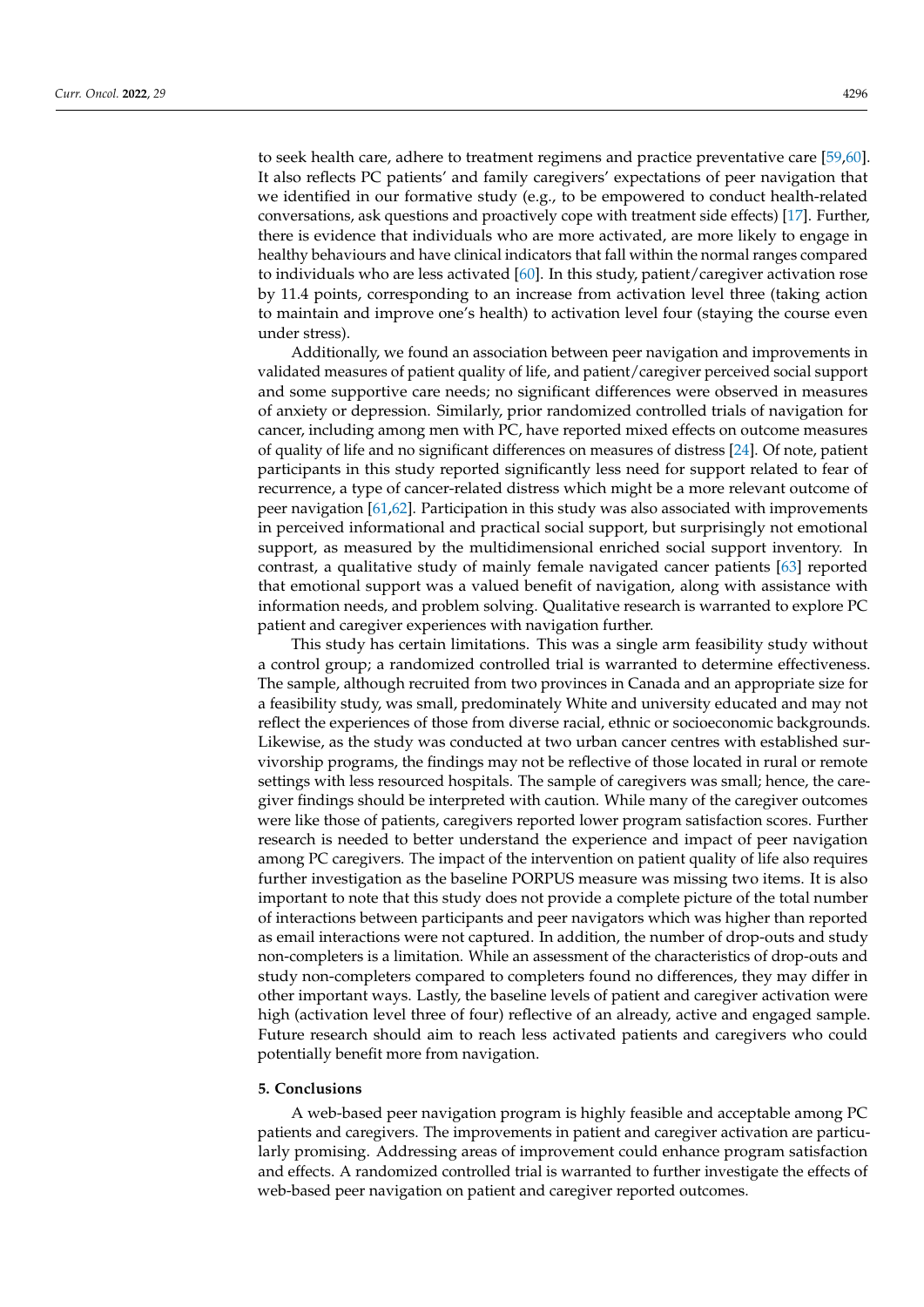**Supplementary Materials:** The following supporting information can be downloaded at: [https:](https://www.mdpi.com/article/10.3390/curroncol29060343/s1) [//www.mdpi.com/article/10.3390/curroncol29060343/s1,](https://www.mdpi.com/article/10.3390/curroncol29060343/s1) File S1: Author-Developed Satisfaction and Benefits Measures.

**Author Contributions:** Conceptualization, J.L.B., A.K. and A.M.; methodology, J.L.B., A.K. and A.M.; formal analysis, J.L.B., A.M., P.K.F., S.S. and N.M.; data curation, P.K.F., S.S., M.D., N.M., L.P., A.M., C.C., L.J., P.P., W.K. and A.F.; writing original draft preparation, J.L.B.; writing—review and editing, J.L.B., A.M., P.K.F., S.S., M.D., N.M., L.P., A.M., C.C., P.P., P.P., W.K. and A.K.; supervision, J.L.B., A.M. and A.K.; project administration, S.S. and M.D.; funding acquisition, J.L.B. and A.M. All authors have read and agreed to the published version of the manuscript.

**Funding:** This research was awarded by the former Prostate Cancer Canada and funded by the Movember Foundation (UBC Grant #20R20241).

**Institutional Review Board Statement:** The study was conducted in accordance with the Declaration of Helsinki and approved by the Institutional Review Boar of the University Health Network (UHN REB #16-5980, 22 February 2017) and by the University of British Columbia (UBC BREB #H14-01687).

**Informed Consent Statement:** Informed consent was obtained from all subjects involved in the study.

**Data Availability Statement:** The data presented in this study are available on request from the corresponding author.

**Conflicts of Interest:** The authors declare no conflict of interest.

### **References**

- <span id="page-12-0"></span>1. Canadian Cancer Society. *2020 Canadian Cancer Statistics*; Canadian Cancer Society: Toronto, ON, Canada, 2020.
- <span id="page-12-1"></span>2. Canadian Cancer Society. *Canadian Cancer Statistics: A 2018 Special Report*; Canadian Cancer Society: Toronto, ON, Canada, 2018.
- <span id="page-12-2"></span>3. Thera, R.; Carr, D.T.; Groot, D.G.; Baba, N.; Jana, D.K. Understanding Medical Decision-making in Prostate Cancer Care. *Am. J. Men's Health* **2018**, *12*, 1635–1647. [\[CrossRef\]](http://doi.org/10.1177/1557988318780851) [\[PubMed\]](http://www.ncbi.nlm.nih.gov/pubmed/29877127)
- <span id="page-12-3"></span>4. Mottet, N.; Bellmunt, J.; Bolla, M.; Briers, E.; Cumberbatch, M.G.; De Santis, M.; Fossati, N.; Gross, T.; Henry, A.M.; Joniau, S.; et al. EAU-ESTRO-SIOG Guidelines on Prostate Cancer. Part 1: Screening, Diagnosis, and Local Treatment with Curative Intent. *Eur. Urol.* **2017**, *71*, 618–629. [\[CrossRef\]](http://doi.org/10.1016/j.eururo.2016.08.003) [\[PubMed\]](http://www.ncbi.nlm.nih.gov/pubmed/27568654)
- <span id="page-12-4"></span>5. Roth, A.J.; Weinberger, M.I.; Nelson, C.J. Prostate cancer: Psychosocial implications and management. *Future Oncol.* **2008**, *4*, 561–568. [\[CrossRef\]](http://doi.org/10.2217/14796694.4.4.561)
- 6. Chen, R.C.; Basak, R.; Meyer, A.M.; Kuo, T.M.; Carpenter, W.R.; Agans, R.P.; Broughman, J.R.; Reeve, B.B.; Nielsen, M.E.; Usinger, D.S.; et al. Association between choice of radical prostatectomy, external beam radiotherapy, brachytherapy, or active surveillance and patient-reported quality of life among men with localized prostate cancer. *JAMA* **2017**, *317*, 1141–1150. [\[CrossRef\]](http://doi.org/10.1001/jama.2017.1652) [\[PubMed\]](http://www.ncbi.nlm.nih.gov/pubmed/28324092)
- <span id="page-12-5"></span>7. Resnick, M.J.; Koyama, T.; Fan, K.H.; Albertsen, P.C.; Goodman, M.; Hamilton, A.S.; Hoffman, R.M.; Potosky, A.L.; Stanford, J.L.; Stroup, A.M. Long-Term Functional Outcomes after Treatment for Localized Prostate Cancer. *NEJM.* **2013**, *368*, 436–445. [\[CrossRef\]](http://doi.org/10.1056/NEJMoa1209978) [\[PubMed\]](http://www.ncbi.nlm.nih.gov/pubmed/23363497)
- <span id="page-12-6"></span>8. Canadian Partnership Against Cancer. *Prostate Cancer Control in Canada: A System Performance Spotlight Report*; Canadian Partnership Against Cancer: Toronto, ON, Canada, 2015.
- <span id="page-12-7"></span>9. King, A.J.L.; Evans, M.; Moore, T.H.M.; Paterson, C.; Sharp, D.; Persad, R.; Huntley, A. Prostate cancer and supportive care: A systematic review and qualitative synthesis of men's experiences and unmet needs. *Euro. J. Cancer Care* **2015**, *24*, 618–634. [\[CrossRef\]](http://doi.org/10.1111/ecc.12286)
- <span id="page-12-8"></span>10. Goodwin, B.C.; Ralph, N.; Ireland, M.J.; Hyde, M.K.; Oliffe, J.L.; Dunn, J.; Chambers, S. The role of masculinities in psychological and emotional help seeking by men with prostate cancer. *Psycho-Oncology* **2019**, *29*, 356–363. [\[CrossRef\]](http://doi.org/10.1002/pon.5264)
- <span id="page-12-9"></span>11. Ream, E.; Quennell, A.; Fincham, L.; Faithfull, S.; Khoo, V.; Wilson-Barnett, J.; Richardson, A. Supportive care needs of men living with prostate cancer in England: A survey. *Br. J. Cancer* **2008**, *98*, 1903–1909. [\[CrossRef\]](http://doi.org/10.1038/sj.bjc.6604406)
- 12. Steginga, S.K.; Occhipinti, S.; Dunn, J.; Gardiner, R.A.; Heathcote, P.; Yaxley, J. The supportive care needs of men with prostate cancer. *Psycho-Oncology* **2001**, *10*, 66–75. [\[CrossRef\]](http://doi.org/10.1002/1099-1611(200101/02)10:1<66::AID-PON493>3.0.CO;2-Z)
- 13. Boberg, E.W.; Gustafson, D.H.; Hawkins, R.P.; Offord, K.P.; Koch, C.; Wen, K.-Y.; Kreutz, K.; Salner, A. Assessing the unmet information, support and care delivery needs of men with prostate cancer. *Patient Educ. Couns.* **2003**, *49*, 233–242. [\[CrossRef\]](http://doi.org/10.1016/S0738-3991(02)00183-0)
- 14. Ettridge, K.; Bowden, J.; Chambers, S.; Smith, D.; Murphy, M.; Evans, S.; Roder, D.; Miller, C. "Prostate cancer is far more hidden . . . ": Perceptions of stigma, social isolation and help-seeking among men with prostate cancer. *Euro. J. Cancer Care* **2018**, *27*, e12790. [\[CrossRef\]](http://doi.org/10.1111/ecc.12790) [\[PubMed\]](http://www.ncbi.nlm.nih.gov/pubmed/29112317)
- <span id="page-12-10"></span>15. Urquhart, R.; Kendell, C.; Lethbridge, L. Prostate cancer survivors follow-up care after treatment: A population-based study in Nova Scotia, Canada. Oral Presentation at the Association of Supportive Care in Cancer (MASCC) Annual Meeting, Seville, Spain, 24–26 June 2020.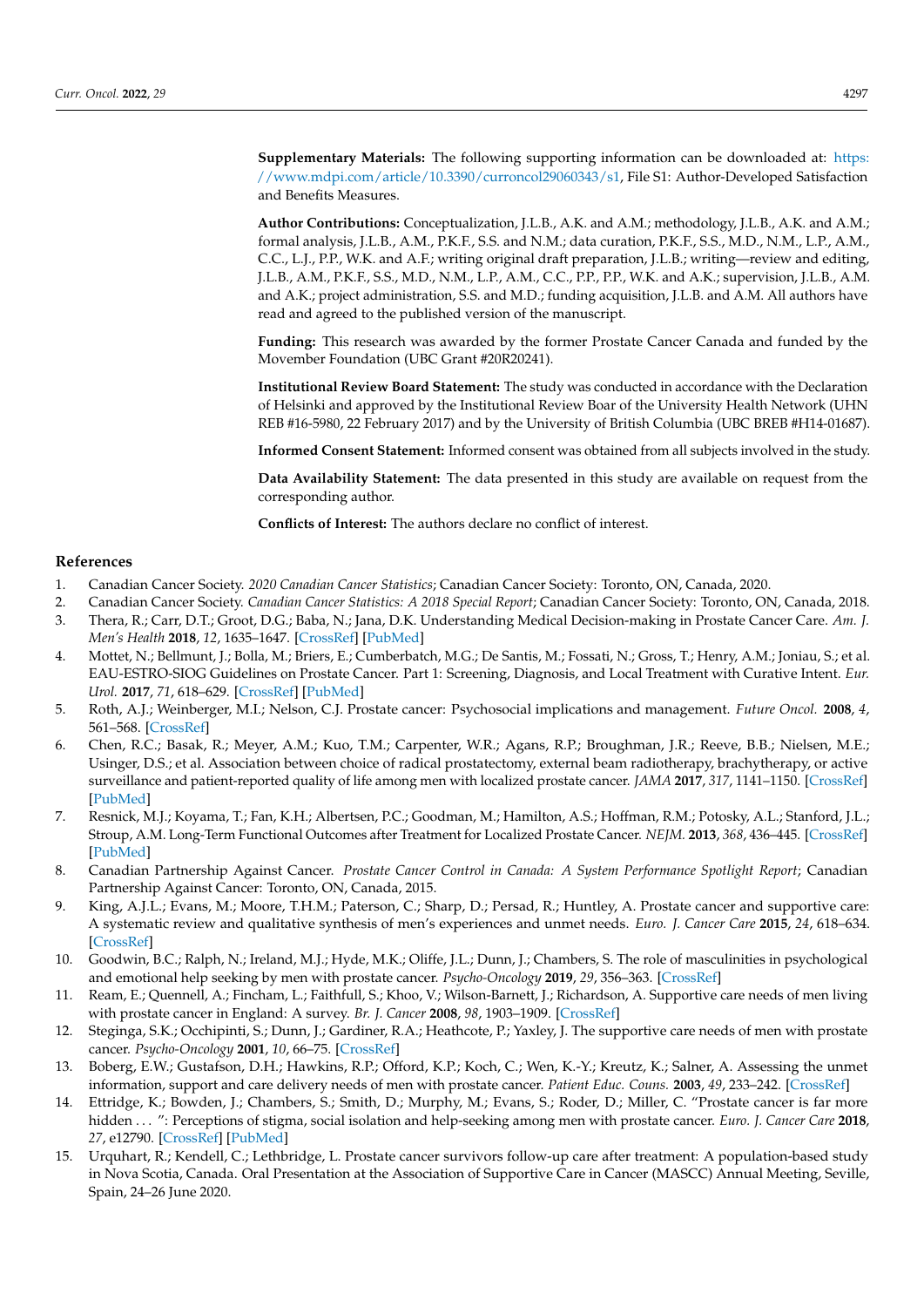- <span id="page-13-0"></span>16. Flora, P.; Milosevic, E.; Soheilipour, S.; Maharaj, N.; Dirlea, M.; Parvin, L.; Matthew, A.; Kazanjian, A.; Bender, J.L. "I know how difficult it can be": A closer look at characteristics and motivations of volunteer prostate cancer peer navigators". In Proceedings of the Canadian Association of Psychosocial Oncology Conference Proceedings, Toronto, ON, Canada, 30 May–1 June 2018.
- <span id="page-13-1"></span>17. Maharaj, N.; Soheilipour, S.; Bender, J.L.; Kazanjian, A. Understanding Prostate Cancer Patients' Support Needs: How Do They Manage Living With Cancer? *Illn. Crisis Loss* **2018**, *29*, 51–73. [\[CrossRef\]](http://doi.org/10.1177/1054137318768728)
- <span id="page-13-2"></span>18. Girgis, A.; Lambert, S.; Johnson, C.; Waller, A.; Currow, D. Physical, psychosocial, relationship, and economic burden of caring for people with cancer: A review. *J. Oncol. Pract.* **2013**, *9*, 197–202. [\[CrossRef\]](http://doi.org/10.1200/JOP.2012.000690) [\[PubMed\]](http://www.ncbi.nlm.nih.gov/pubmed/23942921)
- <span id="page-13-3"></span>19. Given, B.; Sherwood, P.R. Family care for the older person with cancer. *Sem. Oncol. Nurs.* **2006**, *22*, 43–50. [\[CrossRef\]](http://doi.org/10.1016/j.soncn.2005.10.006)
- <span id="page-13-4"></span>20. Sinfield, P.; Baker, R.; Ali, S.; Richardson, A. The needs of carers of men with prostate cancer and barriers and enablers to meeting them: A qualitative study in England. *Euro. J. Cancer Care* **2012**, *21*, 527–534. [\[CrossRef\]](http://doi.org/10.1111/j.1365-2354.2012.01341.x)
- <span id="page-13-5"></span>21. Sinfield, P.; Baker, R.; Camosso-Stefinovic, J.; Colman, A.M.; Tarrant, C.; Mellon, J.K.; Steward, W.; Kockelbergh, R.; Agarwal, S. Men's and carers' experiences of care for prostate cancer: A narrative literature review. *Health Expect.* **2009**, *12*, 301–312. [\[CrossRef\]](http://doi.org/10.1111/j.1369-7625.2009.00546.x)
- <span id="page-13-6"></span>22. Cancer Journey Action Group. Navigation: A guide to Implementing Best Practices in Person-Centred Care. Canadian Partnership Against Cancer. 2012. Available online: [https://s22457.pcdn.co/wp-content/uploads/2018/12/Implementing-Navigation-](https://s22457.pcdn.co/wp-content/uploads/2018/12/Implementing-Navigation-Guide-EN.pdf)[Guide-EN.pdf](https://s22457.pcdn.co/wp-content/uploads/2018/12/Implementing-Navigation-Guide-EN.pdf) (accessed on 25 April 2022).
- <span id="page-13-7"></span>23. Lopez, D.; Pratt-Chapman, M.L.; Rohan, E.A.; Sheldon, L.K.; Basen-Engquist, K.; Kline, R.; Shulman, L.N.; Flores, E.J. Establishing effective patient navigation programs in oncology. *Support. Care Cancer* **2019**, *27*, 1985–1996. [\[CrossRef\]](http://doi.org/10.1007/s00520-019-04739-8)
- <span id="page-13-9"></span>24. Wells, K.J.; Battaglia, T.A.; Dudley, D.J.; Garcia, R.; Greene, A.; Calhoun, E.; Mandelblatt, J.S.; Paskett, E.D.; Raich, P.C.; Patient Navigation Research Program. Patient navigation: State of the art or is it science? *Cancer* **2008**, *113*, 1999–2010. [\[CrossRef\]](http://doi.org/10.1002/cncr.23815)
- <span id="page-13-10"></span>25. Paskett, E.D.; Harrop, J.P.; Wells, K.J. Patient navigation: An update on the state of the science. *CA Cancer J. Clin.* **2011**, *61*, 237–249. [\[CrossRef\]](http://doi.org/10.3322/caac.20111)
- <span id="page-13-8"></span>26. Ali-Faisal, S.F.; Colella, T.J.F.; Medina-Jaudes, N.; Benz Scott, L. The effectiveness of patient navigation to improve healthcare utilization outcomes: A meta-analysis of randomized controlled trials. *Patient Educ. Couns.* **2017**, *100*, 436–448. [\[CrossRef\]](http://doi.org/10.1016/j.pec.2016.10.014)
- <span id="page-13-11"></span>27. Ustjanauskas, A.E.; Bredice, M.; Nuhaily, S.; Kath, L.; Wells, K.J. Training in Patient Navigation. *Health Promot. Pract.* **2016**, *17*, 373–381. [\[CrossRef\]](http://doi.org/10.1177/1524839915616362) [\[PubMed\]](http://www.ncbi.nlm.nih.gov/pubmed/26656600)
- <span id="page-13-12"></span>28. Dionne-Odom, J.N.; Azuero, A.; Taylor, R.A.; Dosse, C.; Bechthold, A.C.; Currie, E.; Reed, R.D.; Harrell, E.R.; Engler, S.; Ejem, D.B.; et al. A lay navigator-led, early palliative care intervention for African American and rural family caregivers of individuals with advanced cancer (Project Cornerstone): Results of a pilot randomized trial. *Cancer* **2022**, *128*, 1321–1330. [\[CrossRef\]](http://doi.org/10.1002/cncr.34044) [\[PubMed\]](http://www.ncbi.nlm.nih.gov/pubmed/34874061)
- <span id="page-13-13"></span>29. Eldridge, S.M.; Chan, C.L.; Campbell, M.J.; Bond, C.M.; Hopewell, S.; Thabane, L.; Lancaster, G.A. CONSORT 2010 statement: Extension to randomised pilot and feasibility trials. *BMJ* **2016**, *355*, i5239. [\[CrossRef\]](http://doi.org/10.1136/bmj.i5239) [\[PubMed\]](http://www.ncbi.nlm.nih.gov/pubmed/27777223)
- <span id="page-13-14"></span>30. Aggarwal, R.; Ranganathan, P. Study designs: Part 4–Interventional studies. *Perspect. Clin. Res.* **2019**, *10*, 137. [\[CrossRef\]](http://doi.org/10.4103/picr.PICR_91_19)
- <span id="page-13-15"></span>31. Thabane, L.; Ma, J.; Chu, R.; Cheng, J.; Ismaila, A.; Rios, L.P.; Robson, R.; Thabane, M.; Giangregorio, L.; Goldsmith, C.H. A tutorial on pilot studies: The what, why and how. *BMC Med. Res. Methodol.* **2010**, *10*, 1. [\[CrossRef\]](http://doi.org/10.1186/1471-2288-10-1)
- <span id="page-13-16"></span>32. Lazarus, S.; Folkman, R. *Stress, Appraisal and Coping*; Springer: New York, NY, USA, 1984.
- <span id="page-13-17"></span>33. Cutrona, C.; Russel, D. Type of social support and specific stress: Toward a theory of optimal matching. In *Social Support: An Interactional View*; Sarason, B., Sarason, I., Pierce, G., Eds.; Wiley & Sons: Oxford, UK, 1990; pp. 319–366.
- <span id="page-13-18"></span>34. Bandura, A. *Self-Efficacy: The Exercise of Control*; W.H. Freeman and Company: New York, NY, USA, 2000.
- <span id="page-13-19"></span>35. Flora, P.K.; Bender, J.L.; Miller, A.S.; Parvin, L.; Soheilipour, S.; Maharaj, N.; Milosevic, E.; Matthew, A.; Kazanjian, A. A core competency framework for prostate cancer peer navigation. *Support. Care Cancer* **2019**, *28*, 2605–2614. [\[CrossRef\]](http://doi.org/10.1007/s00520-019-05059-7)
- <span id="page-13-20"></span>36. Bender, J.; Flora, P.; Milosevic, E.; Soheilipour, S.; Maharaj, N.; Dirlea, M.; Parvin, L.; Matthew, A.; Kazanjian, A. Training in Peer Navigation: A Mixed-Methods Evaluation of a Blended Learning, Competency-Based Training Program for Prostate Cancer Peer Navigators. *Support. Care Cancer* **2021**, *29*, 1235–1244. [\[CrossRef\]](http://doi.org/10.1007/s00520-020-05586-8)
- <span id="page-13-21"></span>37. Eysenbach, G. Improving the quality of web surveys: The Checklist for Reporting Results of Internet E-Surveys (CHERRIES). *JMIR* **2004**, *6*, e132. [\[CrossRef\]](http://doi.org/10.2196/jmir.6.3.e34)
- <span id="page-13-22"></span>38. Eysenbach, G.; CONSORT-EHEALTH Group CE. CONSORT-EHEALTH: Improving and standardizing evaluation reports of Web-based and mobile health interventions. *J. Med. Internet Res.* **2011**, *13*, e126. [\[CrossRef\]](http://doi.org/10.2196/jmir.1923)
- <span id="page-13-23"></span>39. Jean-Pierre, P.; Fiscella, K.; Winters, P.C.; Post, U.; Wells, K.J.; McKoy, J.M.; Battaglia, T.; Simon, M.A.; Kilbourn, K.; Patient Navigation Research Program Group. Psychometric development and reliability analysis of a patient satisfaction with interpersonal relationship with navigator measure: A multi-site patient navigation research program study. *Psycho-Oncology* **2012**, *21*, 986–992. [\[CrossRef\]](http://doi.org/10.1002/pon.2002)
- <span id="page-13-24"></span>40. Sauro, J.; Lewis, J.R. When designing usability questionnaires, does it hurt to be positive? In Proceedings of the Conference on Human Factors in Computing Systems, Vancouver, BC, Canada, 7 May 2011; ACM: New York, NY, USA, 2011; pp. 2215–2223.
- <span id="page-13-25"></span>41. Fitch, M.I.; Pang, K.; VandeZande, D. Identifying patient-reported outcomes of telephone-based breast cancer support services. *Can. Oncol. Nurs. J.* **2017**, *27*, 115–123. [\[PubMed\]](http://www.ncbi.nlm.nih.gov/pubmed/31148750)
- <span id="page-13-26"></span>42. Hibbard, J.H.; Mahoney, E.R.; Stockard, J.; Tusler, M. Development and testing of a short form of the patient activation measure. *Health Serv. Res.* **2005**, *40*, 1918–1930. [\[CrossRef\]](http://doi.org/10.1111/j.1475-6773.2005.00438.x) [\[PubMed\]](http://www.ncbi.nlm.nih.gov/pubmed/16336556)
- <span id="page-13-27"></span>43. Mazanec, S.R.; Sattar, A.; Delaney, C.P.; Daly, B.J. Activation for Health Management in Colorectal Cancer Survivors and Their Family Caregivers. *Wes. J. Nurs. Res.* **2016**, *38*, 325–344. [\[CrossRef\]](http://doi.org/10.1177/0193945915604055) [\[PubMed\]](http://www.ncbi.nlm.nih.gov/pubmed/26385501)